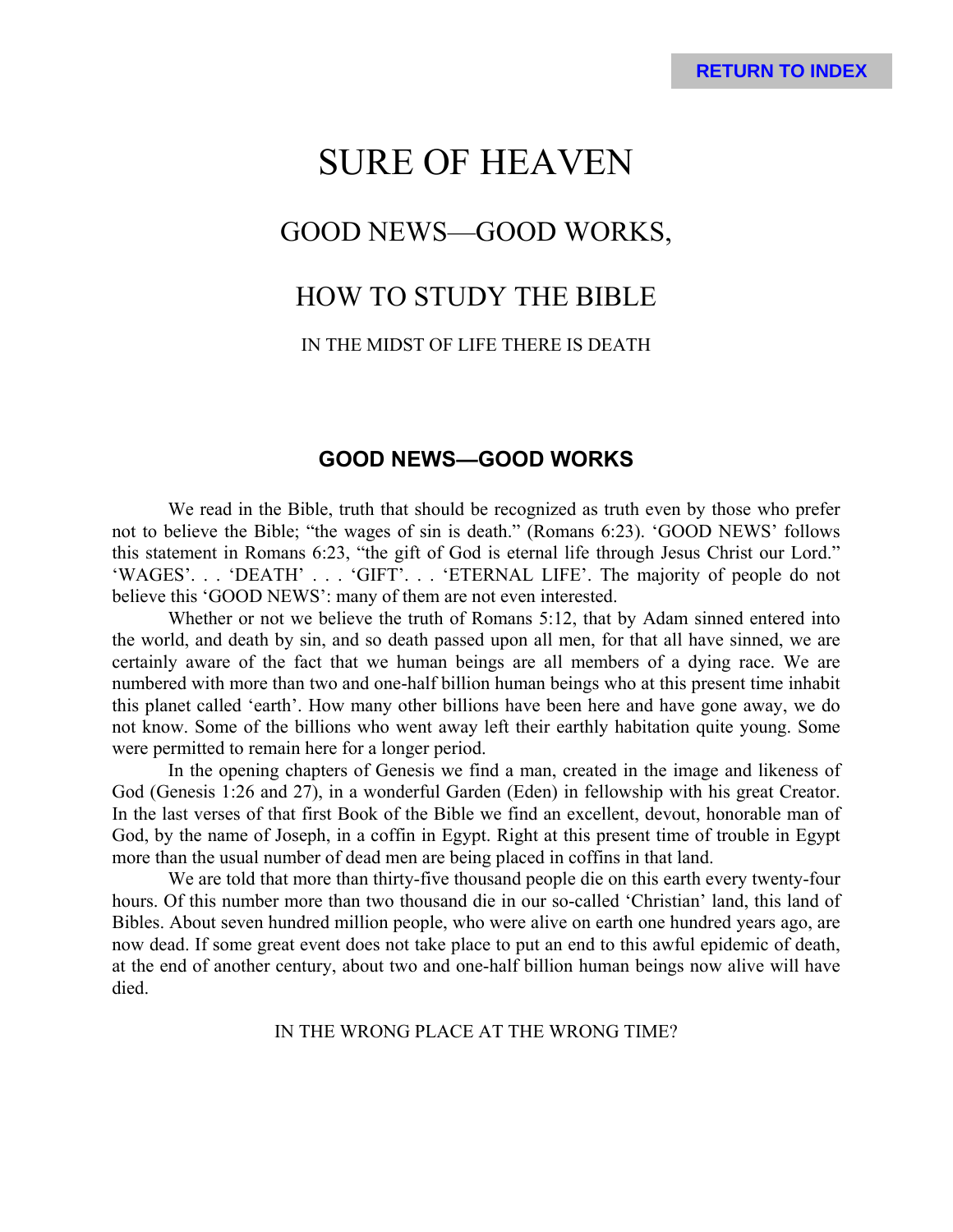Percentage wise there were never so many sudden deaths. Death is no respecter of ages. We never know when it will strike. Not one of us is sure how long he will be among the living here on earth. Would you like to know just how and when you are going to die, if you are not to be among the saved who will not experience physical death at the appearing of the Prince of Life? (I Corinthians 15:51 to 56, Acts 3:14 and 15).

Perhaps you have heard of the man who said that he would give half of his earthly possessions to know the place on this earth where he was to die. When asked why he would do such a foolish thing, he replied, "I would keep away from that place."

During the several days, including Labor Day Monday, when several hundred people met sudden deaths in automobile accidents, the newscasters reporting the tragedies and the plane crash which occurred about the same time in which a number were suddenly killed, remarked, "they were in the wrong place at the wrong time."

Whether you and I are in the wrong place at the wrong time, or in some other place, if the great event of I Corinthians 15:51 to 56, which will put an end to this awful epidemic of death so far as 'saved' people are concerned, does not take place, every one of us now living, whether 'saved' or 'unsaved', will leave our earthly homes and experience Ecclesiastes 12:6 and 7. We will say 'good-bye' to our corruptible bodies and our spirits will return to God Who gave them. Good news for 'saved' people is recorded in II Corinthians 4:16, "though our outward man rot thoroughly, yet the inward man is renewed day by day."

When the day of death was at hand for David and Joshua and the apostle Paul and the apostle Peter, David and Joshua said, "I go the way of all the earth." (I Kings 2:2). Paul said, "the time of my departure is at hand." (II Timothy 4:6). Peter said, "Shortly I must put off this my tabernacle, even as the Lord Jesus Christ hath showed me." (II Peter 1:14; John 21:18).

David, Joshua, Paul and Peter were all in the right place at the right time when they said 'good-bye' to earth. Right at this moment, as you read this message, others are leaving here by death for some other place. Only God knows how many or how few of them can truthfully say with Paul, "I am now ready." (II Timothy 4:6). Are you ready to meet God?

In John 13:3 we read concerning the outstanding Great Man of all ages, that He knew that the time of His departure was at hand. He had already said in John 12:27 to 33, "for this cause came I unto this hour (of death). Now is the judgment of this world, and I, if I be lifted up from the earth, will draw all men unto Me; signifying what death He should die." On Calvary's cross the eternal, sinless, omnipotent Son of God was delivered according to the determinate counsel and foreknowledge of God. (Acts 2:23). Christ said, in Matthew 26:24 and John 3:14, "the Son of man goeth, as it is written of Him"; "the Son of man must be lifted up." Then he said, "As Jonah was three days and three nights in the whale's belly, so shall the Son of man be three days and three nights in the heart of the earth." (Matthew 12:40).

God's Son was in the right place at the right time when He was delivered for our sins and raised for our justification. (Romans 4:24 and 25). He was born to die on Calvary's cross for your sins and mine. (Hebrews 2:9—I Peter 1:18 to 23).

Read carefully, and seriously consider, the truth of I Timothy 4:8, "godliness is profitable unto all things, having promise of the life that now is, and of that 'WHICH IS TO COME'." Then answer the question of the Son of God, "what shall it profit a man, if he shall gain the whole world and lose his own soul?" (Mark 8:36).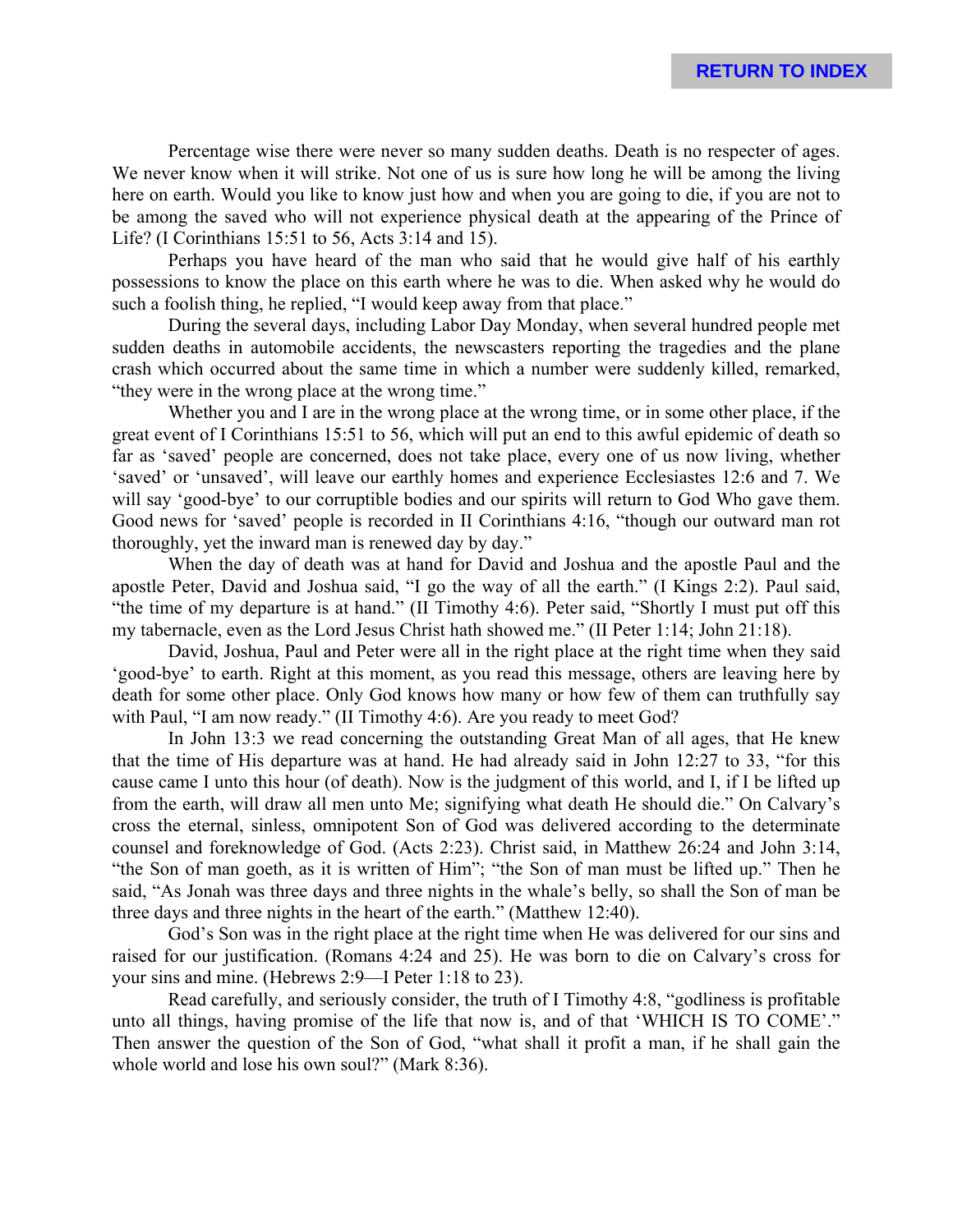Surely you should agree with me and with every other sane person of even ordinary intelligence, that it is more than profitable to be ready for death, or for the coming of the Lord, and for whatever may await all of us thereafter. Be certain of Acts 10:42 and II Timothy 4:1, the Lord shall appear to judge the living and the dead.

# WHAT GOD SAYS ABOUT THE WICKED . . . GOOD NEWS AND BAD NEWS

You may not consider yourself wicked, but it should prove both interesting and profitable to read what God says about the 'wicked.'

"Say unto them, as I live, saith the Lord God, I have no pleasure in the death of the wicked: but that the wicked turn from his way and live: turn ye, turn ye from your evil ways. For why will ye die?" (Ezekiel 33:11).

Why will ye die? The righteous and most spiritual are experiencing physical death, and they know the truth of Psalm 116:15, "precious in the sight of the Lord is the death of His saints." However when God speaks of the death of the wicked and asks the question, "why will ye die", He is referring to something far more serious than physical death.

Note what God says about the wicked in Psalm 7:11 and in Nahum 1:2 and 3, "God is angry with the wicked every day" . . . "God is jealous, and the Lord revengeth, and is furious: the Lord will take vengeance on his adversaries, and He reserveth wrath for His enemies. The Lord is slow to anger, and great in power, and will not at all acquit the wicked."

Note seriously these solemn words in Psalm 9:17, which are true even if you think otherwise: "the wicked shall be turned into hell, and all the nations that forget God." Inasmuch as God's most spiritual saints have gone to their graves, surely any one who interprets 'hell' in Psalm 9:17 to mean physical death and the grave, and no thereafter punishment, is deceived by Satan, the god of this age, who is accused of the crime of deceiving the whole world. (Revelation 12:9).

No human being needs to be a profound theologian or gifted Bible teacher to explain the meaning of Hebrews 10:30 and 31; "we know Him that hath said, vengeance belongeth unto Me, I will recompense, saith the Lord. The Lord shall judge His people. It is a fearful thing to fall into the hands of the living God."

Note carefully God's warning, recorded in Amos 4:12, "because I will do this unto thee, 'PREPARE TO MEET THY GOD'." Whether or not you are concerned or apathetically indifferent, Romans 14:12 is up-to-date truth:

#### "SO THEN EVERY ONE OF US SHALL GIVE ACCOUNT OF HIMSELF TO GOD."

You are going to meet the true and living, personal God, Who is indeed both a just, holy, righteous judge and a compassionate, merciful, gracious Saviour. The 'GOOD NEWS' of II Peter 3:9 has ever been true, "the Lord is longsuffering to us-ward, not willing that any should perish, but that all should come to repentance."

Nineteen hundred years ago God asked some self-righteous, religious people, two questions that He is asking you today, "how thinkest thou shalt escape the judgment of God, or despisest thou the riches of His goodness and forbearance and longsuffering, not knowing that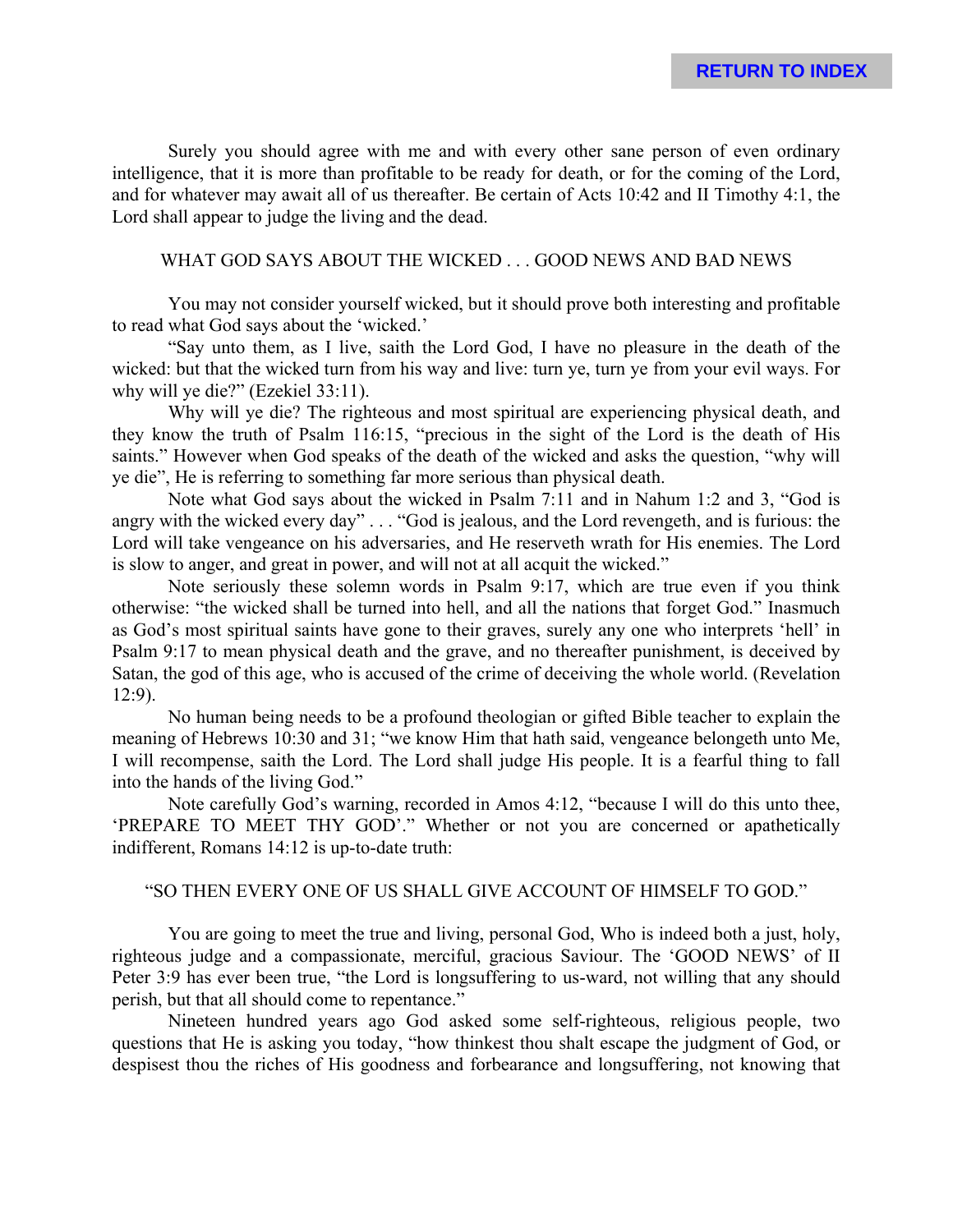the goodness of God leadeth thee to repentance?" (Romans 2:3 and 4). Then we learn in the next few verses that those self-righteous, unsaved, religious sinners had their choice between receiving God's goodness and repenting or treasuring up wrath, tribulation, anguish upon every soul of man that doeth evil, of the Jew first and also of the Gentile. (Romans 2:5 to 9). Even those hard-hearted, impenitent, religious people believed and taught that there is to be a resurrection of the saved and of the unsaved, as we learn in Acts 24:15.

Why not be wise and say with the lad, who knew that he was a guilty sinner before God, but who in John 3:16 learned the 'GOOD NEWS' of Romans 5:20, "where sin abounded grace did 'much more' (over) abound." He believed the truth of John 3:16, "God so loved the world, that He gave His only begotten Son, that whosoever believeth in Him should not perish, but have everlasting life." He believed unto the saving of his soul (Hebrews 10:39). He said concerning the 'GOOD NEWS' in John 3:16, "God said it" . . . "Christ did it" . . . "I believe it" . . . "That settles it." . . . "Christ Jesus came into the world to save sinners." (I Timothy 1:15).

Hear the 'GOOD NEWS' and bad news in two of Christ's statements. First John 12:47, " I came not to judge the world, but to save the world." Then in Luke 13:3, "except ye repent, ye shall all likewise perish." With these two statements hear John 3:17, "for God sent not His Son into the world to condemn the world, but that the world through Him might be saved."

Hear the words of the merciful Saviour in Isaiah 1:18, "though your sins be as scarlet, they shall be as white as snow: though they be red like crimson, they shall be as wool." Again the 'GOOD NEWS' in Psalm 103:8 to 15:

### "THE LORD IS MERCIFUL AND GRACIOUS"

"Slow to anger, and plenteous in mercy. He hath not dealt with us after our sins, nor rewarded us according to our iniquities. For as the heaven is high above the earth, so great is His mercy toward them that fear Him. As far as the east is from the west, so far hath He removed our transgressions from us. Like as a father pitieth his children, so the Lord pitieth them that fear Him. For He knoweth our frame: He remembereth that we are dust. As for man, his days are as the grass . . . the wind passeth over it and it is gone."

Read this 'GOOD NEWS' many, many times. Then turn to Luke 7:47 to 50 and read the 'GOOD NEWS' that a very, very sinful women, perhaps a 'notorious' sinner, heard from the heart and lips of the eternal, omnipotent, sinless Son of God: "thy sins are forgiven" . . . "thy faith hath saved thee" "go in peace." Christ said her sins were 'many'. (Luke 7:47). It is both interesting and noteworthy that in Luke 7:19 to 23, the Lord Jesus proved that He was the very God who prophesied in Isaiah 35:3 to 5 that He would come down to earth, and prove His eternal Deity by performing supernatural miracles, and prove that He had power to forgive sins (Mark 2:10), and to give eternal life to all who believed in Him and received Him as Saviour. (John 10:28 and John 17:2)

#### WOULD YOU WILLFULLY MAKE GOD A LIAR?

In I John 4:14 we read this wonderful truth; "the Father sent the Son to be the Saviour of the world." Then note the most interesting and important statements in I John 5:10 to 13: "he that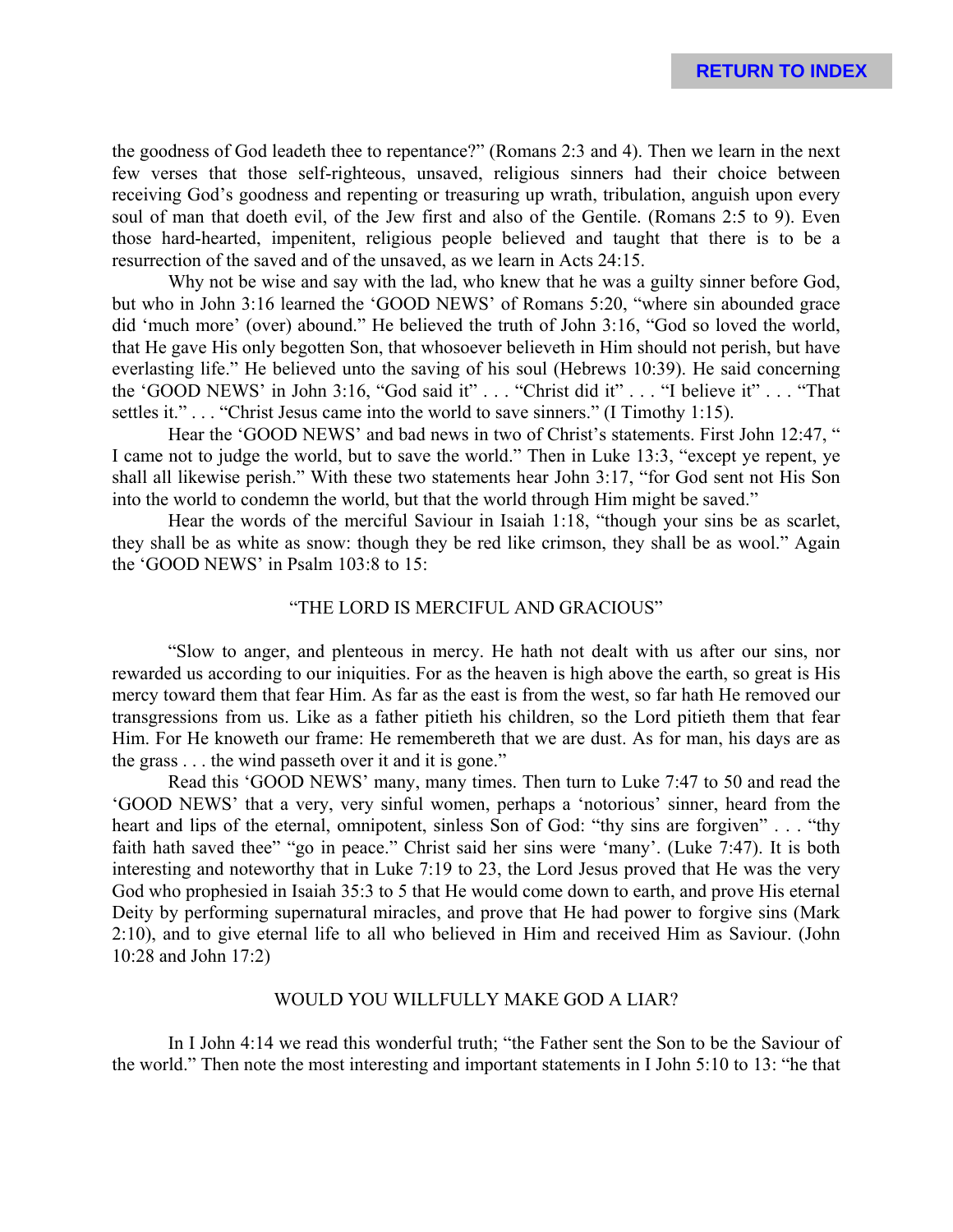believeth not God hath made Him a liar: because he believeth not the record that God gave of His Son; And this is the record, that God hath given unto us eternal life, and this life is in His Son. He that hath the Son hath life: and he that hath not the Son of God hath not life. These things have I written unto you that believe on the Name of the Son of God; that ye may 'know' that ye have eternal life." If you are really trusting in the perfect Christ and His perfect redemptive work, God wants you to have a 'know-so' salvation.

Many splendid, moral, law-abiding, benevolent, zealous, devout, religious people at this present time, including thousands upon thousands of church-members, make God a liar, because they do not believe the Bible record of the eternal, self-existent, omnipotent, sinless Christ, Who said, "I came down from heaven, not to do Mine own will, but the will of Him that sent Me" (John 6:38), Who said, "I am the way; no man cometh unto the Father but by Me" (John 14:6); Who said to self-righteous, impenitent, religious leaders, "ye are of your father the devil, and the lusts of your father ye will do." (John 8:44). The Lord Jesus called those self-righteous, impenitent, religious leaders, "serpents", "a generation of vipers". Christ asked them a question which God is still asking of all religious people today, who do not believe in the eternal Deity of Jesus Christ and who refuse or fail to meet God at Calvary where Jesus appeared once in the end of the ages to put away sin by the sacrifice of Himself (Hebrews 9:26). Give your undivided attention to Christ's question, in Matthew 23:33, "how can ye escape the damnation of hell?" Do you have the answer? Are you going to escape that awful penalty?

#### ALL ARE CONDEMNED OR JUSTIFIED

God directed a wise man to write some Proverbs. We here quote for your serious, thoughtful consideration two very important statements from the Proverbs: "he that trusteth in his own heart is a fool" (Proverbs 28:26) "he, that being often reproved hardeneth his neck, shall suddenly be destroyed, and that without remedy." (Proverbs 29:1). In connection with the last statement, think carefully of Hebrews 9:27, "it is appointed unto men once to die, but 'after this' 'the judgment'."

But also think of the 'GOOD NEWS' spoken by the Lord Jesus, to Whom the Father hath committed all judgment (John 5:22). That Saviour said, in John 5:24, that believers (saved people) shall not come unto judgment.

"Who shall lay anything to the charge of God's elect? It is God who justifieth. Who is he that condemneth? It is Christ that died, yea rather that is risen, Who is even at the right hand of God, Who also maketh intercession for us." Every member of the human race is either justified or condemned. In John 3:18 we learn the great truth, the 'GOOD NEWS', that those who put their faith and trust in the Lord Jesus Christ are not condemned. Hear the very wonderful 'GOOD NEWS' in Romans 3:24, "justified freely by God's grace through the redemption that is in Christ Jesus."

Christ told the self-righteous, deceived, religious leaders of His days in their midst; "the publicans and harlots go into the kingdom of God before you." In John 8:11 we find the words of the Saviour to a woman caught in the act of adultery. Christ said to her, "neither do I condemn thee: go and sin no more." (John 8:11).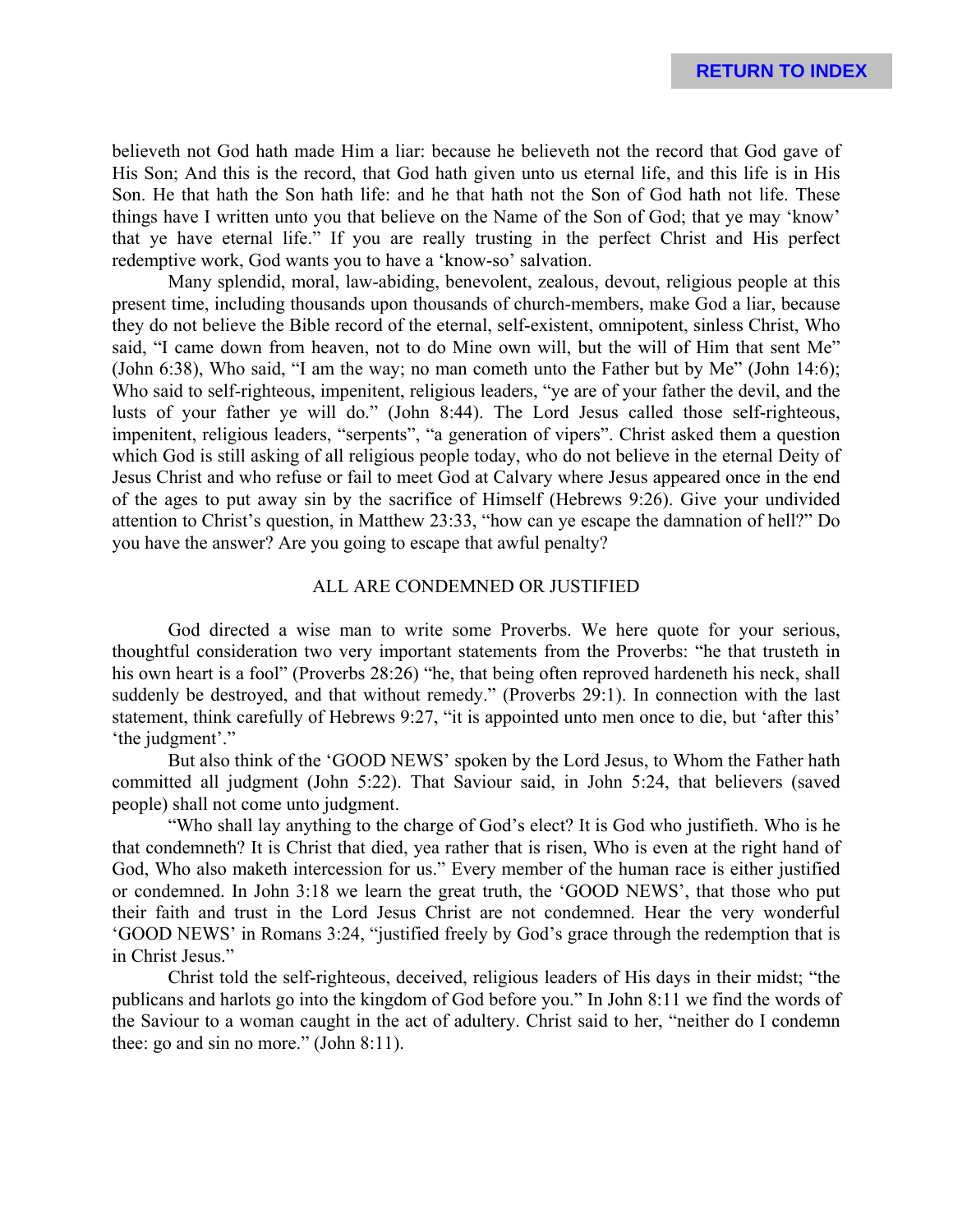What did the Saviour say to the penitent thief (Luke 23:43), crucified by the side of Christ? "Verily I say unto thee, to-day thou shalt be with Me in Paradise." That thief, who deserved capital punishment (Luke 23:41), was not required to submit to some water ceremony or any religious sacraments. He was saved by grace, calling on the Lamb of God Who beareth away the sin of the world. According to Ephesians 2:8 and 9 and Titus 3:5 to 7, and Romans 4:5, you can be saved right now in the very same way. What about it? Tomorrow may be too late.

Remember Titus 2:11, "the grace of God that bringeth salvation hath appeared to all men." Remember Romans 5:20 and 5:10; "where sin abounded, grace did 'much more' abound" and God's alienated enemies are reconciled to God by the death of Christ. Read this 'GOOD NEWS' in Romans 5:10 and in Colossians 1:20 and 21.

### EVERY DAY WE ARE BEING TOLD THAT THE BIBLE IS THE BEST SELLER

In Romans 4:3, we read this very interesting question, "what saith the Scripture?" In Romans 3:4, "let God be true, but every man a liar."

In John 8:44 we read concerning Satan, "he was a murderer from the beginning, abode not in the truth, because there is no truth in him. When he speaketh a lie, he speaketh of his own; for he is a liar and the father of it." Thus we see what the Lord Jesus thinks of Satan.

In II Corinthians 4:3 and 4 Satan, who does everything in his power to keep sinners from being saved by the Gospel of the Grace of God, is called 'the god of this age'. In II Corinthians 11:13 to 15 we learn that Satan, in order to accomplish his deadly work, transforms himself into a religious 'angel of light' and has under his control and command religious human messengers who preach sinners into eternal perdition in the name of the Christ of Christianity. They are camouflaged as apostles of Christ with another gospel, which will not save any sinner. (II Corinthians 11:1 to 5).

Undoubtedly the Bible is the best seller. The Bible is likewise the best 'teller', in that it tells the truth about the human heart, about sin and the wages of sin, 'after-death' judgment, and the one and only way of redemption and salvation from sin and the consequences of sin.

The Psalmist told the truth concerning the Old Testament Scriptures, sometimes called the 'Jewish Scriptures'. He said, "Thy Word is a lamp unto my feet, and a light unto my path." (Psalm 119:105). In II Timothy 3:15; 16 and 17 and II Timothy 2:15, the man of God, who wrote one-half of the Books of the New Testament Scriptures and who practiced what he preached, declared that the Bible, which was able to make a believing sinner wise unto salvation, was God-breathed. He called it, 'THE WORD OF TRUTH'. (II Timothy 2:15). The Lord Jesus, in praying to His Father, said, "THY WORD IS TRUTH." (John 17:17).

#### WHAT GOD'S WORD SAYS ABOUT THE SINNER AND HIS HEART

We read in the so-called 'Jewish Scriptures', in Psalm 14:1 to 3, truth that is confirmed in the New Testament Scriptures. "The fool hath said in his heart, there is no God. They are corrupt, they have done abominable works, there is none that doeth good. THE LORD LOOKED DOWN FROM HEAVEN upon the children of men, to see if there were any that did understand,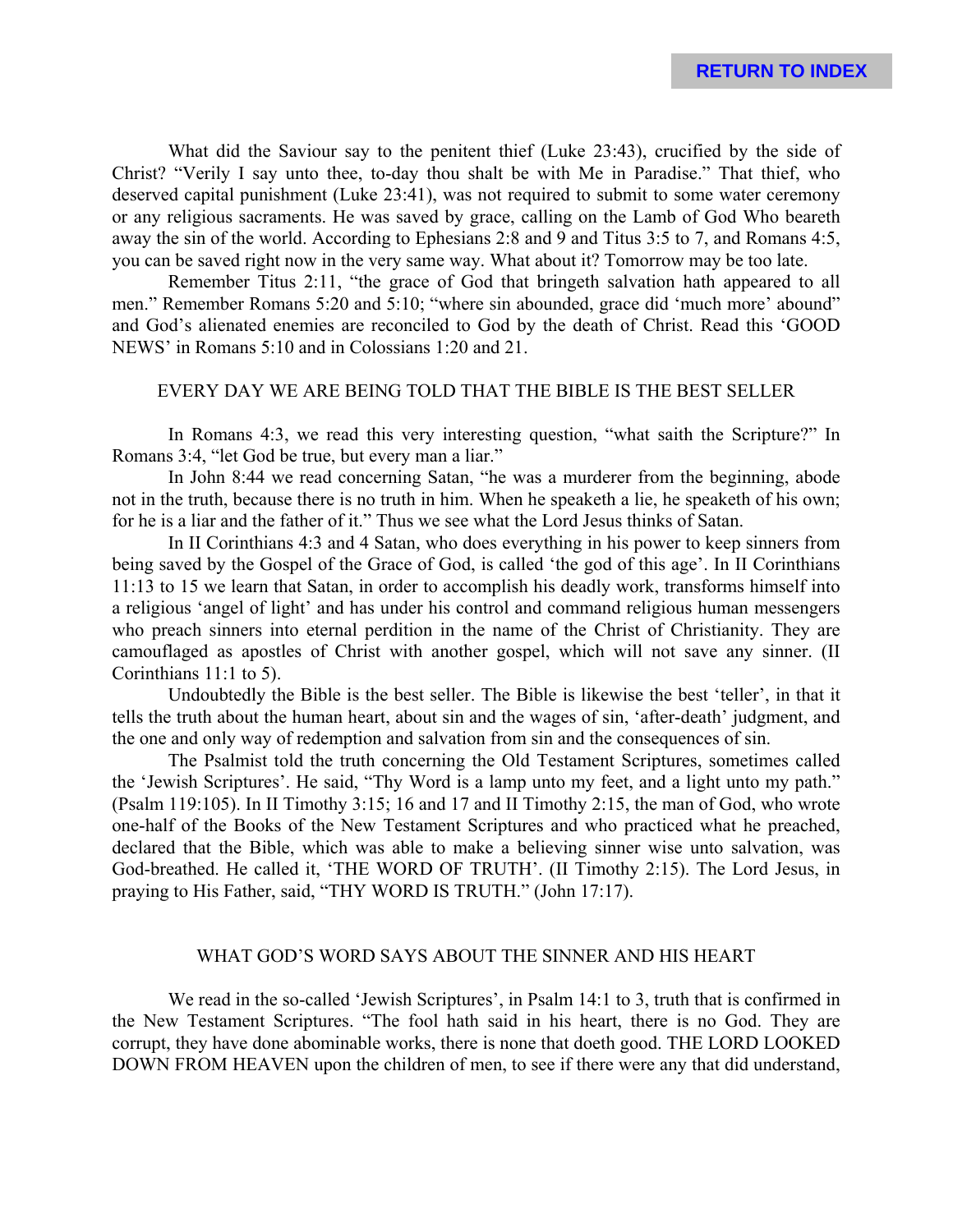and seek God. They are all gone aside; they are all together become filthy: there is none that doeth good; no, not one." This is confirmed in Ecclesiastes 7:20, "there is not a just man upon earth, that doeth good, and sinneth not."

Now note what God said concerning the sinful state of His own chosen people, in Isaiah 1:2 to 8: "they have rebelled against Me. The ox knoweth his owner, and the ass his master's crib, but Israel doth not know; My people doth not consider. Ah sinful nation, a people laden with iniquity, a seed of evildoers, children that are corrupters: they have forsaken the Lord; they have provoked the Holy One of Israel unto anger. They are gone away backward . . . the whole head is sick, and the whole heart faint." More is said about the sinner's heart in Jeremiah 17:9, "the heart is deceitful above all things, and desperately wicked."

As we turn to the New Testament Scriptures, we read what the Lord Jesus, Israel's rejected Messiah, said about the human heart, and He told the truth, in Matthew 15:19: "out of the heart proceed evil thoughts, murders, adulteries, fornications, thefts, false witness, blasphemies." "THERE IS NO DIFFERENCE; for all have sinned, and come short of the glory of God." (Romans 3:22 and 23). "There is none righteous; no, not one." (Romans 3:10). "The unrighteous shall not inherit the kingdom of God." (I Corinthians 6:9). By the TEN COMMANDMENTS let every mouth be stopped and all the world become guilty before God. (Romans 3:19). "Therefore, by the deeds of the law there shall no flesh be justified in God's sight: for by the law is the 'KNOWLEDGE OF SIN'. (Romans 3:20).

# GOD ALWAYS LOOKS DOWN FROM HEAVEN

God is still looking down from heaven upon the children of men. He sees millions of fools behind the iron curtain and elsewhere, who say "there is no God." He sees about one billion human beings in the heathen lands worshipping gods which they have made of iron, wood and stone with their own hands. God sees what He describes in Romans 8:22, "the whole creation groaneth and travaileth in pain together until now." God sees the unsaved human race described in Titus 3:3, "foolish, disobedient, deceived, serving divers lusts and pleasures, living in malice and envy, hateful and hating one another."

If you have read the newspapers during the past two months, you know something of what God sees in the international, unrest, hatred, rumors of war, violence, and bloodshed. What have the papers said about this so-called Christian land of Bibles? Suicides, race-hatred, political corruption, kidnapping, divorces, armed robberies, the various crimes of 'teenagers', murders, bitter quarrels and strife among employers and employees, and such wholesale drunkenness as was never known.

How refreshing and encouraging and blessed, in the midst of present world conditions and the depravity of the heart of the natural man, cursed with indwelling sin, to hear the 'GOOD NEWS' of Romans 5:20 and see it in operation in I Corinthians 6:9 to 11 and Titus 3:3 to 7:

#### "WHERE SIN ABOUNDED GRACE DID MUCH MORE (OVER) ABOUND".

Note what Paul found in a large city about 1900 years ago, what he did about it, and the transformation of sinners that took place: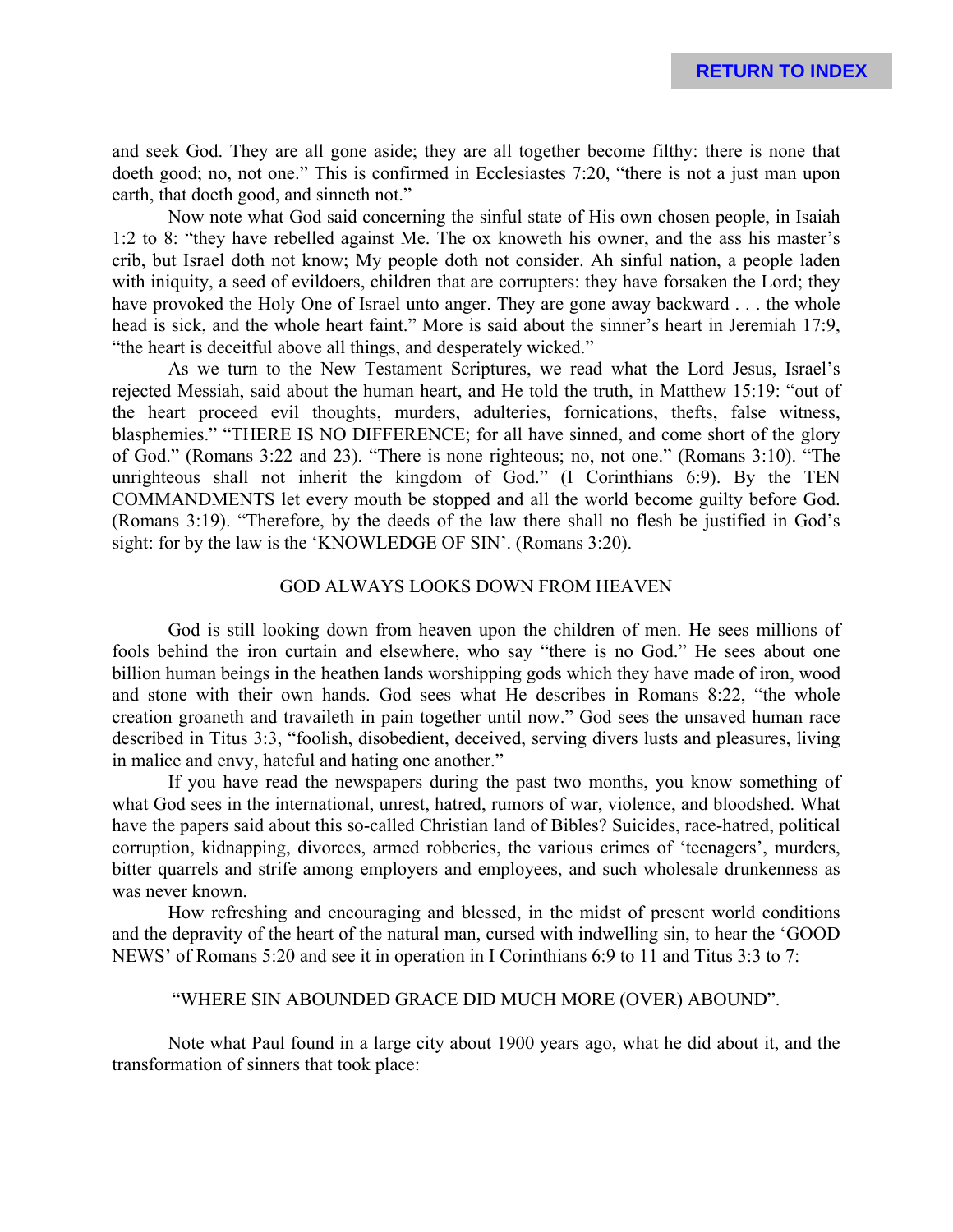"Be not deceived, neither fornicators, nor idolaters, nor adulterers, nor thieves, nor covetous, nor drunkards, nor revilers, nor extortioners, shall inherit the kingdom of God . . . "SUCH WERE SOME OF YOU". . . "But ye are 'WASHED'. but ye are 'SANCTIFIED'." "But ye are 'JUSTIFIED' in the Name of the Lord Jesus, and by the Spirit of our God." (I Corinthians 6:9 to 11).

Again, after Titus 3:3 wherein the awful condition and predicament of the sinful, sinning human race is described, wonderful 'GOOD NEWS' follows in Titus 3:4 to 7:

"After that the kindness and love of God our Saviour toward man appeared . . . Not by works of righteousness which we have done, but according to God's mercy He saved us . . . That being 'Justified' by 'HIS GRACE', we should be made heirs according to the hope of eternal life."

Because the human heart is desperately wicked, because of Satan's power and work of deception, because man is incurably religious and many, many religious people believe they must earn their way into God's favor, the great majority of the people on this earth will not believe the 'GOOD NEWS' of salvation which Paul preached to those wicked Corinthian sinners and by which they were so transformed by supernatural power that they were changed from 'dead sinners' to 'living saints'. Hear that 'GOOD NEWS', in I Corinthians 15:1 to 4, by which they were saved: "how that Christ died for our sins; and that He was buried, and that he rose again the third day, according to the Scriptures." Paul thus testified concerning God's saving message to those Corinthian sinners, "For I determined not to know any thing among you, save Jesus Christ and Him crucified." (I Corinthians 2:2).

The Lord Jesus foretold His crucifixion in this language in Luke 12:50, "I have a 'BAPTISM' to be baptized with, and how am I straitened till it be accomplished." Paul gloried in the 'CALVARY' 'BAPTISM' of Christ. (Galatians 6:14). But he wrote the Corinthians that Christ sent him not to baptize but to preach the gospel. (I Corinthians 1:17). He told the transformed Corinthians that they had been 'BAPTIZED' (both Jews and Gentiles) into 'ONE BODY' (I Corinthians 12:13), called in I Corinthians 12:28, "THE CHURCH."

We learn in I Corinthians 12:25 to 27, Romans 12:4 and 5, Ephesians 3:6 and Ephesians 1:22 and 23 and Ephesians 2:21 and 22 and in Ephesians 4:15 and 16, that "The CHURCH" in this present age and dispensation of grace is something more than a religious organization into which religious people are inducted by religious preachers, priests and other officers. The Church of this dispensation is called, in Ephesians 3:6, "THE JOINTBODY," because all saved people, or 'living saints,' are joined to the risen, glorified Christ, the ONE HEAD of the Church, and joined one to another, to all other CHURCH-MEMBERS. The CHURCH is a Spiritual Organism Which Christ will present to Himself a 'GLORIOUS,' 'SPOTLESS,' 'BLAMELESS,' 'HOLY' CHURCH. (Ephesians 5:25 to 27). Christ and the Church 'ONE FLESH.' (Ephesians 5:31 and 32).

## THE GRACE OF GOD AND THE ATOMIC BOMB

The awful condition of the world is driving some sinners to suicide, many to excessive drinking, some to mental institutions and others more and more to worldly pleasures and amusements and jazz-crazy entertainments. On the other hand so many thousands of distressed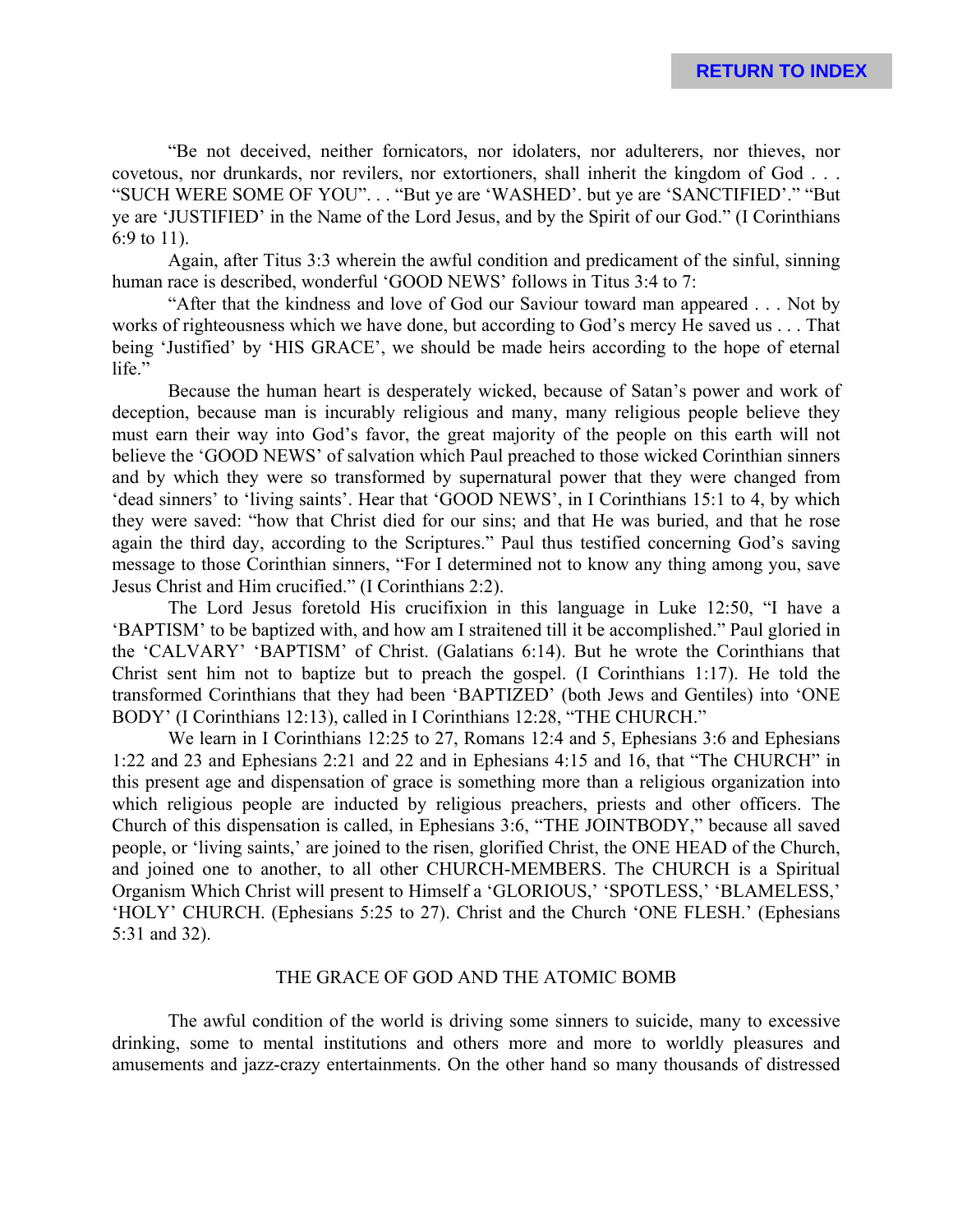people are turning to religion that church-attendance and synagogue-attendance in this country is at an all-time high.

We hear continuously, by radio and television, from newscasters and announcers, "attend the church of your choice, no matter what your faith, creed or religious convictions may be." The announcements are producing results in church-attendance. The other frequent public announcement is, "The Bible is still the best seller."

In the membership of the more than two hundred and fifty sectarian church-organizations there are thousands upon thousands of true, faithful, spiritual, zealous, aggressive saints, who, in obedience to Titus 2:14, are zealous of 'GOOD WORKS.' Many of them know that their 'GOOD WORKS' neither saved them from the penalty of sin nor helped to save them; but that they were saved by 'THE GOSPEL OF CHRIST,' which is the power of God unto salvation to every one that believeth. (Romans 1:16). The Greek word translated, 'GOSPEL,' may be correctly translated, 'GOOD NEWS'.

According to the Jude 12, Romans 4:4, Ezekiel 33:13, Hebrews 9:14, II Corinthians 3:7 and 9, the sinner who turns to religion and Old Testament sacraments (done away with at Calvary—Colossians 2:14 to 16), or to any human reformation scheme, instead of turning to the Grace of God, to Christ and Calvary, for salvation and a home in heaven, is "twice dead, plucked up by the roots." God tells us that if man could be saved by struggling with the ten commandments or by striving to measure up to the righteousness demanded in the Sermon on the Mount, then Christ died in vain, or for nought. (Galatians 2:21).

God wants you to meet Him at Calvary on the mount before you tackle the sermon on the mount. You must receive at Calvary the nature of Christ before you try to practice the ethics of Christ. "They that are in the flesh (not indwelt by the Holy Spirit) cannot please God." (Romans 8:8 and 9). "Ye must be born anew." (John 3:7).

#### THIS PRESENT EVIL AGE IS MOVING TOWARD A HECTIC CLIMAX

This age is called in the Bible, "this present evil age." (Galatians 1:4). There is considerable speculation as to whether or not we are nearing a Third World War, which statesmen say will be the end of civilization as we know it. According to I Corinthians 15:51 to 57 and II Thessalonians 1:7 to 10 and Matthew 24, this age is headed for both a glorious and a hectic climax. It will be glorious for those who have a hope laid up in heaven (Colossians 1:5 and 6), an incorruptible inheritance that fadeth not away, reserved in heaven for those who are kept by the power of God unto salvation. (I Peter 1:3 to 7). It will be far worse than a time of sorrow for those 'who have no hope.' (I Thessalonians 4:13 to 18).

God holds out 'GRACE' salvation to every sinner (Titus 2:11), and behind them is the threat of the destruction of the human race by the atomic bomb. The truth of John 3:36 is still the truth of God: "he that believeth on the Son hath everlasting life; and he that believeth not the Son shall not see life: but the wrath of God abideth on him." Do you remember what God said to the rich fool, who did not believe the truth of Luke 12:15, "man's life consisteth not in the abundance of the things which he possesseth?" God said, "thou fool, this night thy soul shall be required of thee: then whose shall those things be, which thou hast provided?" (Luke 12:20).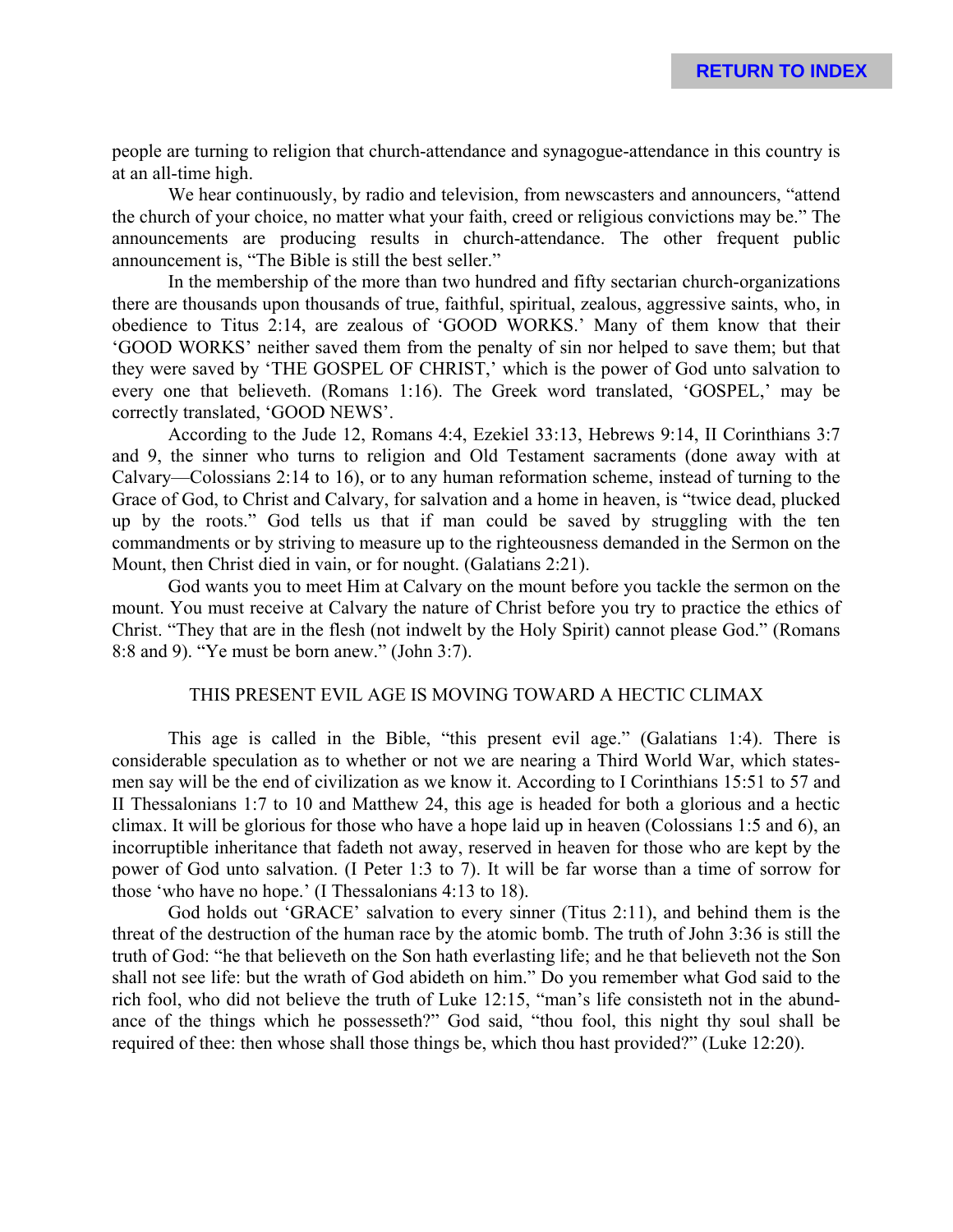Do not be foolish. You cannot afford to take any chance. At the beginning of one of our highways, which was torn up and under construction, there was a large sign reading, "be on the alert for the unexpected." If you are unsaved, you are on a very dangerous highway. Prepare to meet thy God.

# WHAT CHRIST NAMED AS THE FIRST WORK OF GOD

The religious people of Christ's own nation, in John 6:28, asked Him a very important question, "what shall we do, that we might work the works of God?" Christ might have named at least one thousand good works. But note carefully His answer, in John 6:29: "this is the work of God, that ye believe on Him (Christ) Whom He hath sent." This should cause us to receive at full face value the truth of I Corinthians 3:11 and 14, "other foundation can no man lay than that is laid, which is Jesus Christ" . . . "if any man's work abide which he hath built thereupon, he shall receive a reward." Then Colossians 3:17 is so very important: "whatsoever ye do in word or deed, do all in the Name of the Lord Jesus, giving thanks unto God the Father by Him."

# GOD'S WORKMANSHIP CREATED IN CHRIST JESUS 'UNTO' 'GOOD WORKS'

From the very moment the believing sinner is saved by grace through faith; not of works, lest any man should boast; it is the gift of God" (Ephesians 2:8 and 9), God expects, or desires, unlimited 'GOOD WORKS'. In order to be eligible for God's approval, recognition and reward for 'GOOD WORKS' the person must be "God's workmanship, created in Christ Jesus unto 'GOOD WORKS,' which God hath before ordained that we should walk in them." (Ephesians  $2:10$ ).

Not only is the religious preacher or teacher grossly ignorant when he instructs his followers that it makes no difference whether the 'GOOD WORKS' precede or follow salvation from the penalty of sin, bur he is deceived by Satan.

According to Colossians 1:5 and 6, it is by hearing and believing the 'GOOD NEWS' that the believing sinner has a hope laid up in heaven. This 'GOOD NEWS' is the 'GOOD WORK' of the Father, the Son and the Holy Spirit. (II Thessalonians 2:13—Acts 4:12). Then the believer is instructed to be stedfast, unmovable, always abounding in the 'WORK OF THE LORD' (I Corinthians 15:58), to work out his own salvation with fear and trembling by being "blameless and harmless, the sons of God, without rebuke, in the midst of a crooked and perverse nation, among whom ye shine as lights in the world, holding forth the Word of Life." (Philippians 2:13).

God tested the human race, especially Israel, for fifteen hundred years under a program of 'law-works.' Then God, in the form of Man, visited his 'Law' Nation. He came unto His own, and His own received Him not. (John 1:11). Israel's Messiah, King and Saviour was made under the law (Galatians 4:4), and lived and laboured under the law in the midst of His own in the land of the Jews'. (Acts 2:22—Acts 10:39). He said to His religious leaders, "none of you keepeth the law." (John 7:19). Peter repeated this in Acts 15:10. Then the Lord's 'Law' Nation said to a heathen ruler concerning their own Messiah Who when in the form of God gave them their ten commandments by writing with His finger on two stones (Exodus 31:18), "we have a law, and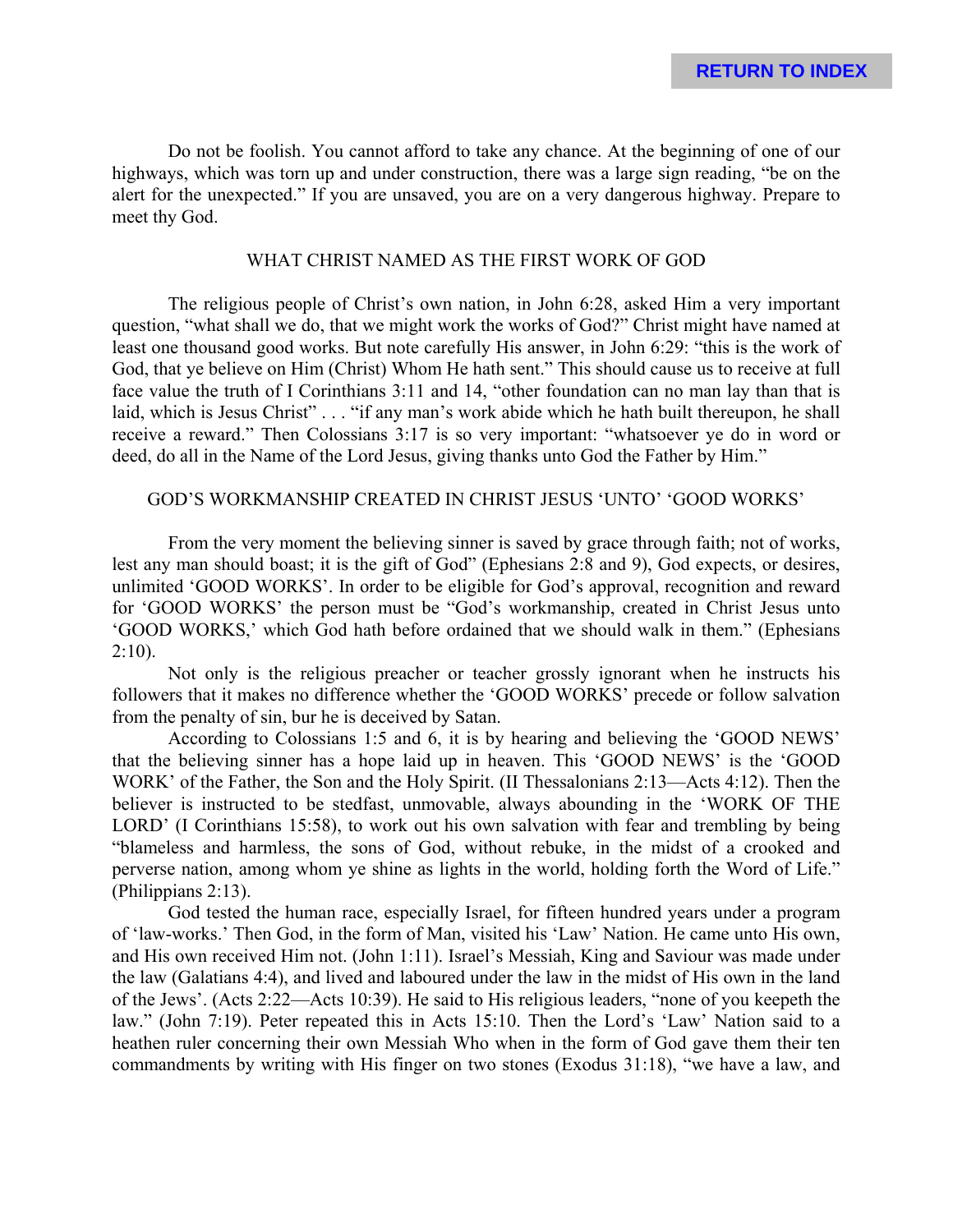by our law He ought to die, because He made Himself the Son of God." (John 19:7). Before that, after Christ had said, "I and Father are one," they took up stones to kill Him, as they said, "because Thou, being a Man, makest Thyself God." (John 10:33).

Behold a world of sinners 'under the law'! Because they knew not, "they crucified the Lord of Glory" (I Corinthians 2:8) (I Thessalonians 2:14 to 16). "Ye denied the Holy One and just, and desired a murderer (Barabbas) to be granted unto you, and killed the Prince of Life, Whom God hath raised from the dead, whereof we are witnesses." (Acts 3:14 and 15).

The Law is called 'the ministration of condemnation' (II Corinthians 3:9). Think of the folly and the tragedy of a condemned human race, in this year 1956 A.D., trying to gain God's favor and earn His salvation by good deeds and religious sacraments under the ministration of condemnation! By that law God says, "let every mouth be stopped and all the world become guilty before God." (Romans 3:19).

But the God of all grace (I Peter 5:10) adds 'GOOD NEWS' in Romans 3:28 and Romans 3:24: "We conclude that a man is justified by faith without the deeds of the law" . . . "Being justified freely (without a cause) by God's grace through the redemption that is in Christ Jesus."

When a thief or habitual criminal accepts the grace of God and is 'justified from all things' (Acts 13:39), by grace through faith, without 'good works' or 'religious deeds,' the great transformation or change, by Divine regeneration, seems more radical than the Divine transformation when a respectable, moral, benevolent, sincere, conscientious, unsaved, self-righteous, religious church-member passes out of death into life through faith in the crucified and resurrected Saviour. However, it requires no more of the grace of God to save a criminal than a so-called 'modernist,' or 'Christianized agnostic' with a 'reverend' or 'doctor of divinity' title. "If any man be in Christ Jesus, he is a new creation." (II Corinthians 5:17) (Galatians 6:15).

The new creature in Christ Jesus is God's 'WORKMANSHIP.' (Ephesians 2:10). Any and every human being must be God's 'WORKMANSHIP' before God will own him as His 'WORKMAN.'

#### GOD'S HIGH AND HOLY SPIRITUAL STANDARD FOR HIS NEW CREATURES

After the saints at Colosse were told (Colossians 1:5 and 6), that they had a 'hope laid up in heaven' by believing the 'GOOD NEWS' of Colossians 1:20 and 21, they were thus instructed . . . "Desire that ye might be filled with the knowledge of God's will in all wisdom and spiritual understanding; that ye might walk worthy of the Lord unto all pleasing, being fruitful in 'EVERY GOOD WORK,' and increasing in the knowledge of God . . . unto all patience and long suffering with joyfulness." (Colossians 1:9 to 11.)

When God's Word said, "we are labourers together with God" (I Corinthians 3:9) the reference was "to them that are sanctified in Christ Jesus, called 'saints.' (I Corinthians 1:1 and 2). (I Corinthians 6:11).

To those called 'saints', justified by grace through faith, without any religious doings, God says, "yield yourselves unto God, as those who are 'ALIVE FROM THE DEAD.' (Romans 6:13). Saved people are spiritually "ALIVE FROM THE DEAD," as we learn in Colossians 2:13, John 11:25 and 26, and John 5:24. Believe with all your heart Ephesians 2:4 to 7: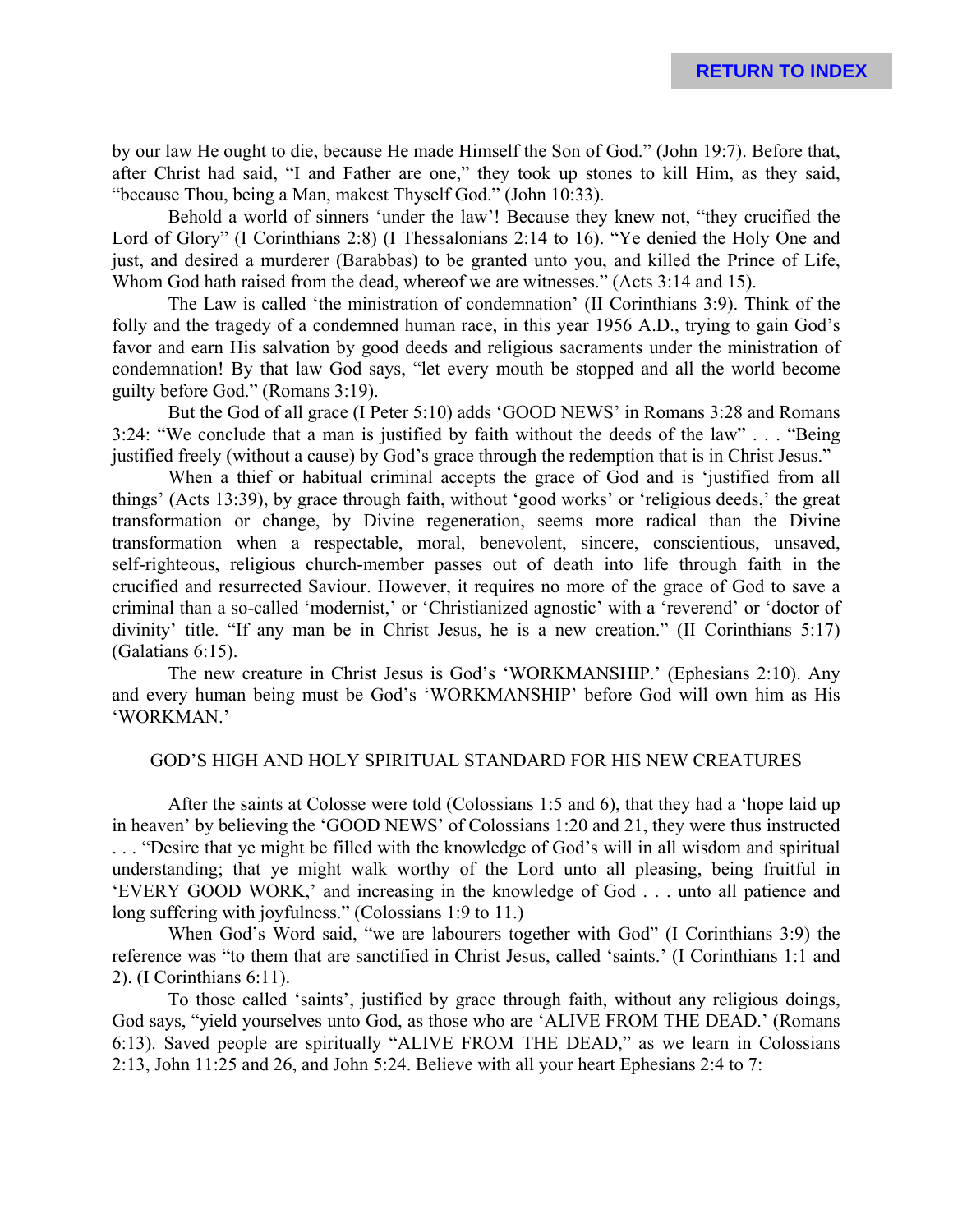"But God, Who is rich in mercy, for His great love wherewith He loved us, even when we were 'DEAD IN SINS' hath made us 'ALIVE TOGETHER WITH CHRIST' (by grace ye are saved) . . . And hath raised us up together, and made us 'SIT DOWN TOGETHER IN THE HEAVENLIES IN CHRIST JESUS'; that in the ages to come He might show the exceeding riches of his grace in His kindness toward us through Christ Jesus."

## KINDNESS TOWARD US THROUGH CHRIST JESUS

With this wonderful 'GOOD NEWS' read carefully Ephesians 1:6 and 7, that sinners saved by grace through faith, changed from 'dead sinners' to 'living saints,' are to join with Paul in this praise: "to the praise of the glory of God's grace, wherein He hath 'GRACED' us in the Beloved, in Whom we have redemption through His blood, the forgiveness of sins according to the riches of His grace."

The man of God chosen to write this 'GOOD NEWS,' which should give to every saved person the absolute and positive assurance of eternal life and eternal glory in heaven, testified in I Timothy 1:12 to 16, that the abundant grace of the Lord and his faith in Christ the Saviour changed him from 'the chief of sinners' to the Lord's spiritual pattern for believers. If you are really and truly trusting in Christ and His redemptive work, God wants you to be "sure of heaven."

As the Lord's pattern, the apostle Paul, who said to Christians," follow me, as I follow Christ" (I Corinthians 11:1, I Corinthians 4:16—Philippians 3:17) testified in I Corinthians 15:10, "by the grace of God I am what I am: and His grace which was bestowed upon me was not in vain: but I laboured more abundantly than they all: yet not I, but the grace of God which was with me." In his farewell message, this man of God wrote, "the time of my departure is at hand . . . I have fought a good fight . . . I have finished my course . . . I have kept the faith . . . henceforth there is laid up for me a crown of righteousness." (II Timothy 4:6 to 8.)

In addition to these words written to his good friend Timothy, the apostle Paul wrote to him, "endure hardness, as a good soldier of Jesus Christ" (II Timothy 2:3), "charge them that are rich in this world, that they be not high-minded, nor trust in 'UNCERTAIN RICHES,' but in the living God, Who giveth us all things richly to enjoy: that they do good, that they be

# RICH IN 'GOOD WORKS'

"Ready to distribute." (I Timothy 6:17 and 18). "Fight the good fight of faith, lay hold on eternal life." (I Timothy 6:12).

Timothy, to whom Paul wrote, was a 'saint.' How did he become a saint? Hear the most wonderful 'GOOD NEWS' any human being ever heard, believe it with all of your heart, down deep in your heart, the Lord's 'GRACE' salvation message:

"GOD, WHO HATH SAVED US, AND CALLED US WITH AN HOLY CALLING, NOT ACCORDING TO OUR WORKS, BUT ACCORDING TO HIS OWN PURPOSE AND GRACE, WHICH WAS GIVEN US IN CHRIST JESUS BEFORE THE WORLD BEGAN." (II TIMOTHY 1:9).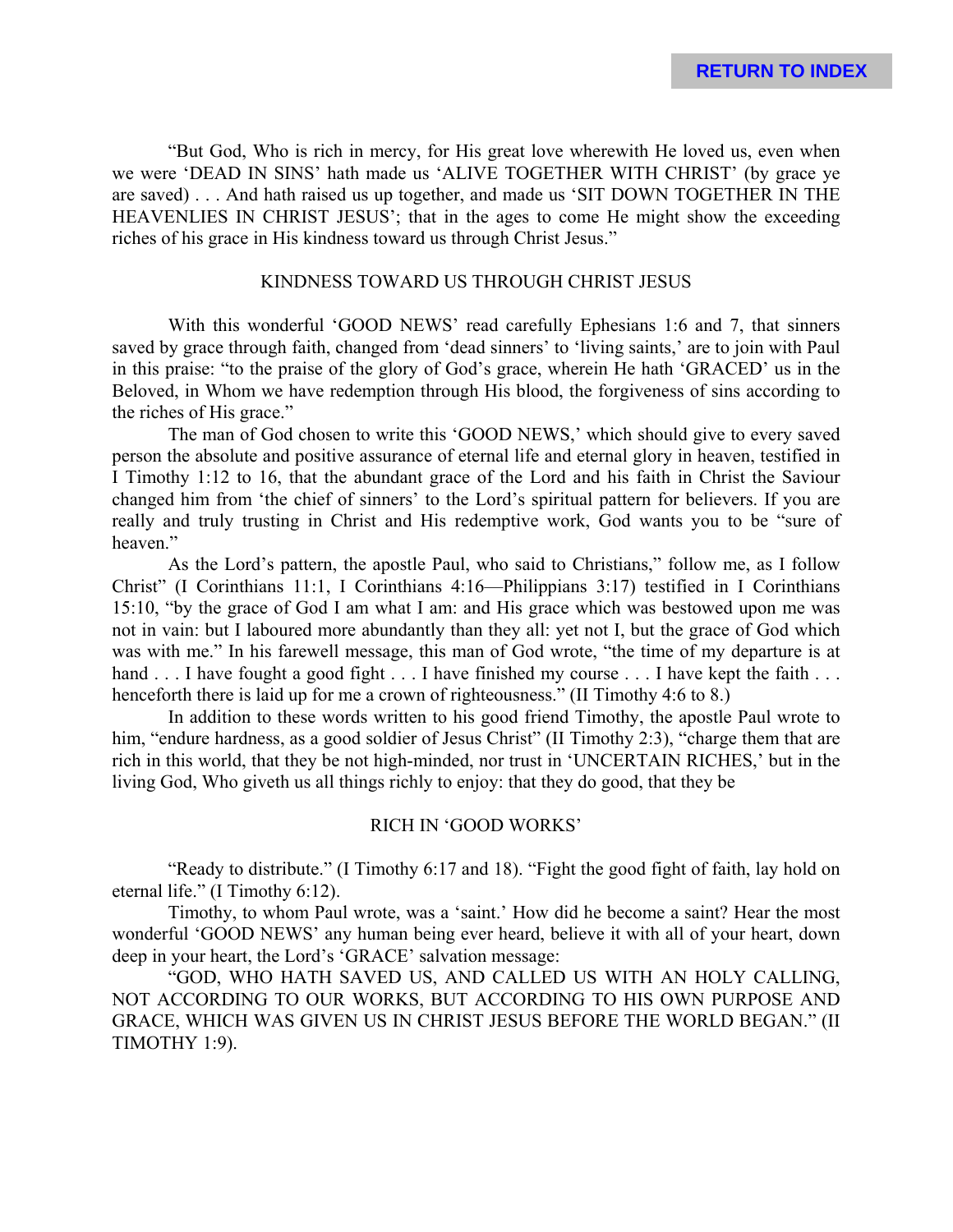Will you believe this with all your heart, and let God save you by His infinite, matchless, all-sufficient saving 'GRACE,' believing James 2:5, that God hath chosen the poor of this world to be 'RICH IN FAITH'? God wants you to know how rich is the believer in Christ Jesus. Then He wants you to be 'RICH IN GOOD WORKS,' knowing that your body is the temple of the Holy Spirit, and "ye are not your own . . . for ye are bought with a price: therefore glorify God in your body, and in your spirit, which are God's." (I Corinthians 6:19 and 20).

Of course much of what we have said, according to I Corinthians 1:20 and 21, is foolishness to the wisdom of this world. Think of these words of the infallible, eternal, sinless Christ of Bible Christianity, recorded in Luke 16:15: "ye are they which justify themselves before men: but God knoweth your hearts: for that which is highly esteemed among men is abomination in the sight of God."

Religious people, who prefer the 'do it yourself' salvation plan, do not highly esteem the truth of Ezekiel 33:13, Romans 4:4 and Romans 11:6:

First Ezekiel 33:13, what God said to some 'do it yourself,' religious people centuries before Christ Jesus came into the world to save sinners (I Timothy 1:15), "When I shall say to the righteous, that he shall surely live: if he trust to his own righteousness, and commit iniquity, all his righteousness (righteous acts) shall not be remembered: but for his iniquity that he hath committed, he shall die for it." This is not abomination in the sight of God, but in the sight of those who think they are going to some kind of 'hereafter' heaven because of their deeds of kindness and religious doings it is.

Now Romans 4:4 and Romans 11:6 . . . "To him that worketh is the reward not reckoned of grace but of debt" . . . "And if by grace, then it is no more of works; otherwise grace is no more grace."

#### WHAT ABOUT 'JUSTIFIED BY WORKS' IN JAMES?

Millions of religious people, who do not know what "The Gospel Of the Grace Of God" (Acts 20:24) is, and the meaning of "the Dispensation of the Grace of God" in Ephesians 3, and think that they have to add religious sacraments and Law works to the perfect redemptive work of Christ to make God's 'GRACE' salvation more efficacious and effective and the believer's salvation more certain and secure, quote James 2:24; "ye see then how that by works a man is justified, and not by faith only." They repeatedly, unceasingly use this Scripture to repudiate, invalidate, negate and annul the most blessed doctrine, the most wonderful 'GOOD NEWS' ever heard by the human race, complete, perfect, justification by grace through faith in the perfect work of the perfect Christ, as set forth in Romans 3:24 to 28, "the blessedness (happiness) of the man, unto whom God impueth righteousness without works." (Romans 4:6).

Any confused religious preacher who proclaims a mixed salvation message, a mixture of law and grace, religious sacraments with the finished work of Christ, perverts God's 'grace' 'GOOD NEWS' for sinners, and the anathema of God will be his portion. (Galatians 1:6 to 12). Those who are their victims are called 'foolish.' (Galatians 3:1 to 4).

As we said 'GOOD WORKS' unlimited should follow salvation by grace through faith. Note in Titus 2:14 who is to be 'ZEALOUS OF GOOD WORKS'. Those who have been redeemed by the precious shed blood of the Son of God. Note in Titus 3:8, who are to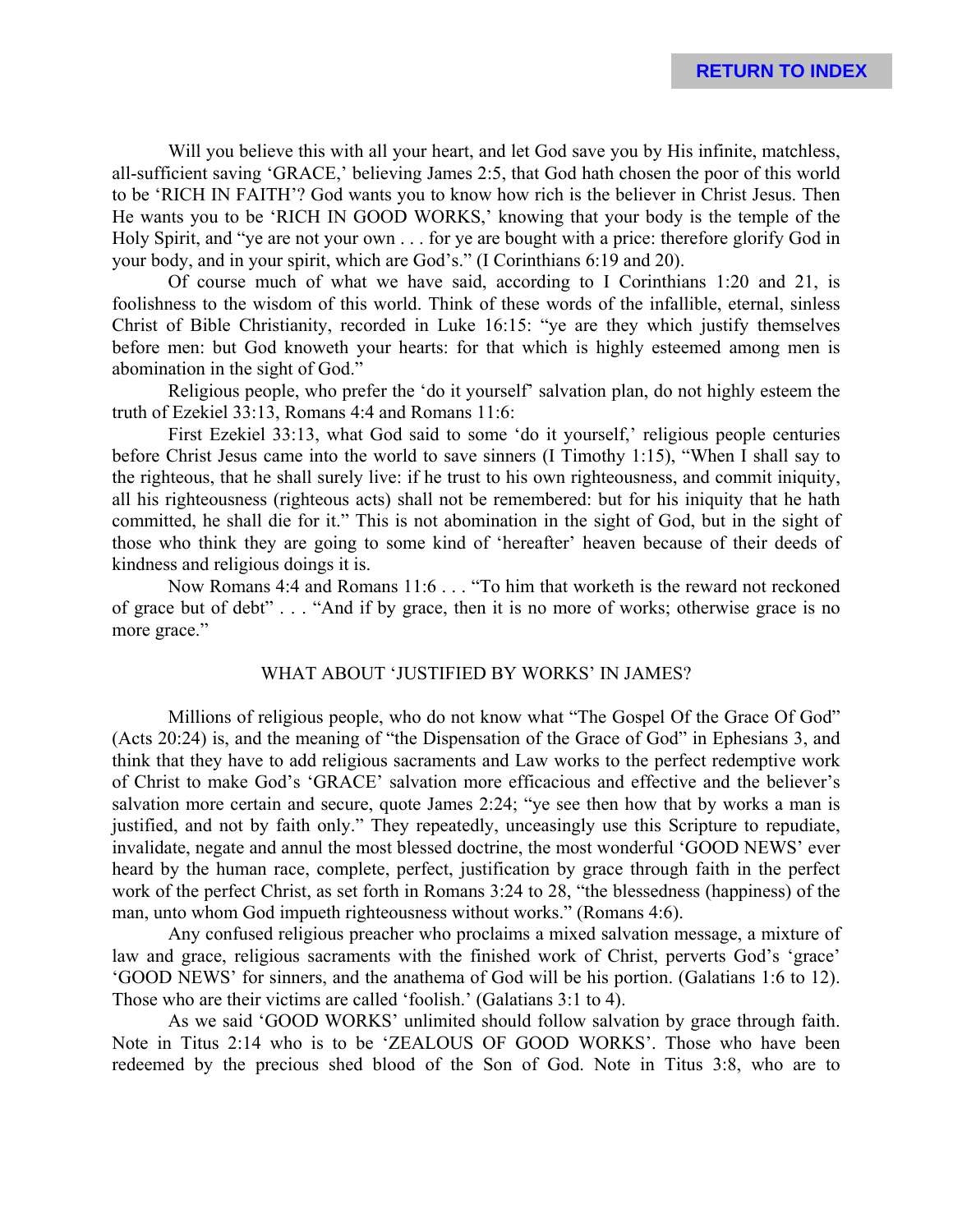'MAINTAIN GOOD WORKS.' Those who are believers and have been saved without works of righteousness. (Titus 3:5 to 7). The same is true concerning those who are to be 'RICH IN GOOD WORKS.' (I Timothy 6:18).

GOOD NEWS AND GOOD WORKS in Paul's Epistles to Timothy. We have just quoted I Timothy 6:18, "RICH IN GOOD WORKS." We have quoted I Timothy 1:15, "Christ Jesus came into the world to save sinners." Before we consider James 2:24

## HEAR THE 'GOOD NEWS' OF I TIMOTHY 2:4 TO 6

"God, Who will have 'all men' to be saved. There is One God and One Mediator between God and men, the Man Christ Jesus Who gave Himself a ransom for all." Hear and believe this wonderful 'GOOD NEWS.' "God will have all men to be saved and God provided that wonderful salvation in the gift of His Son on Calvary's cross. "He that spared not His own Son, but delivered Him up for us all, how shall He not with Him also freely give us all things?" (Romans 8:32). No thing, no power, no person "shall be able to separate us from the love of God which is in Christ Jesus our Lord." (Romans 8:37 to 39). "The gift of God is eternal life through Jesus Christ our Lord." (Romans 6:23), "Eternal life, which God, that cannot lie, promised."

### PETER AND JAMES AND PAUL JUSTIFICATION WITHOUT WORKS

If the writer of the Epistle of James was present when Paul condemned, rebuked and corrected Peter in Galatians 2:10 to 15, James heard the truth concerning God's work of justification by grace through faith in Christ. Note how Paul faithfully corrected Peter and tried to establish him, in Galatians 2:16:

"KNOWING THAT A MAN IS NOT JUSTIFIED BY THE WORKS OF THE LAW, BUT BY THE FAITH OF JESUS CHRIST, EVEN WE HAVE BELIEVED IN JESUS CHRIST, THAT WE MIGHT BE JUSTIFIED BY THE FAITH OF CHRIST: AND NOT BY THE WORKS OF THE LAW: FOR BY THE WORKS OF THE LAW SHALL NO FLESH BE JUSTIFIED."

James wrote to the 'twelve tribes' (Israel). (James 1:1). The word translated 'assembly' in James 2:2 should be 'synagogue.' When James wrote of being 'justified by works,' he gave Abraham's offering of Isaac on the altar in Genesis 22:9 as an example. Abraham placed his son on that altar about forty years after Abram believed God, "And He counted it to him for righteousness." (Genesis 15:6 and 8.) Abram was justified by faith 430 years before God gave to Israel the ten commandments. (Galatians 3:6 to 9—Galatians 3:16 to 18). About twenty years before uncircumcised Abram became circumcised Abraham (Genesis 17:24—Genesis 17:5), Abram was justified, or declared righteous, by God, in uncircumcision. (Romans 4:9 to 11). This was by grace through faith, four centuries before the so-called sacraments of Exodus, Leviticus and Numbers were added at Sinai. So the Scriptures, in Romans 4:3, Galatians 3:6 to 8, Romans 4:21 and 22, teach us in plain language that Abram (Abraham) was justified by believing and not by working.

During the forty years from Abram's justification in Genesis 15:6 to 8, because he believed God, until the day he placed Isaac on the altar he was perfectly righteous in his standing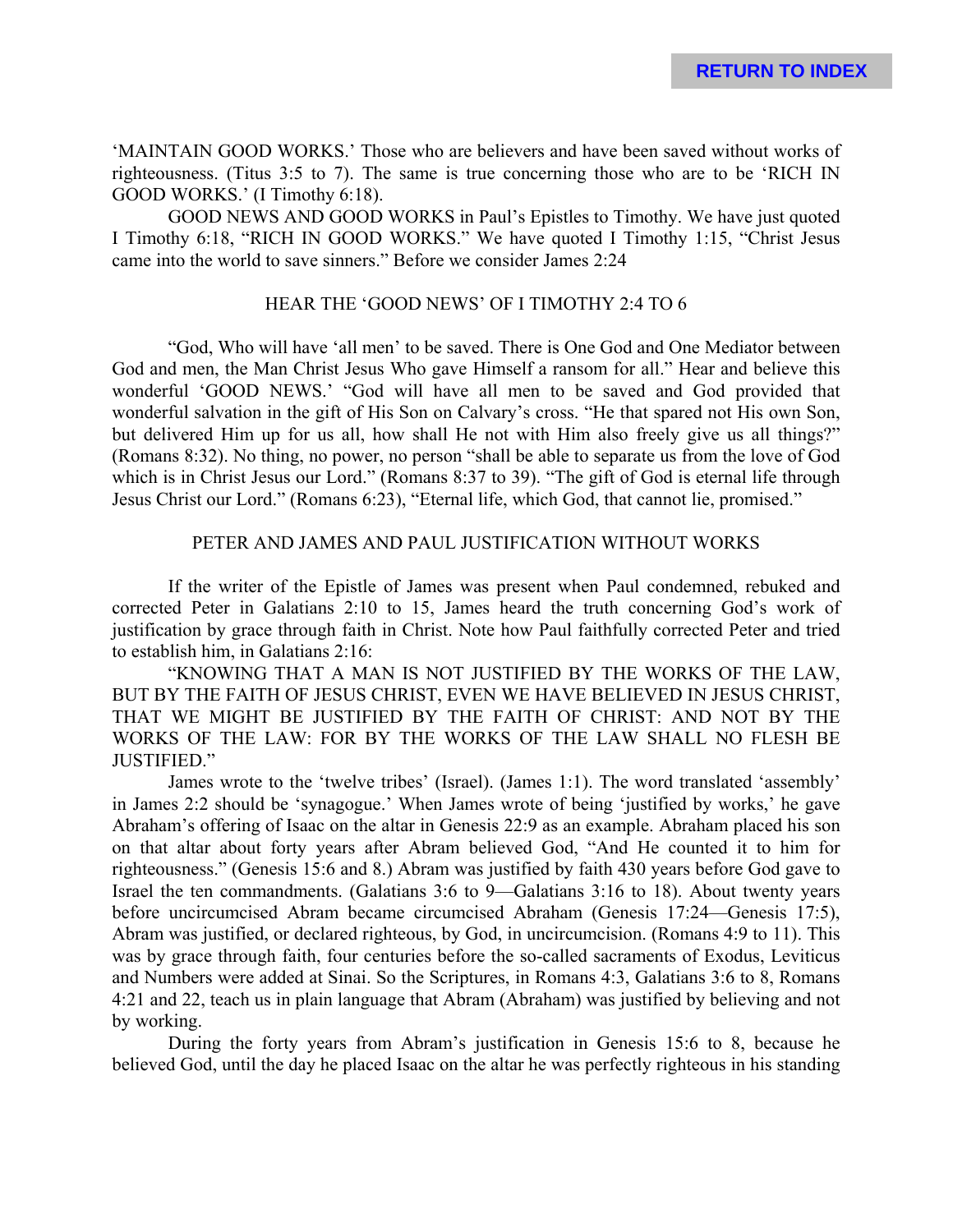before God, for he had received God's own righteousness by imputation, as God's free gift. God preached the 'GOSPEL' to Abram, the Promise, the Covenant of Promise. (Galatians 3). When Isaac was on the altar God confirmed His covenant with His oath, to make known the two immutable things of Hebrews 6:13 to 20.

No sinner today, religious or otherwise, is made righteous by offering his son on an altar or by offering anything else on an altar. We are made righteous, and completely justified, because God offered His Son on the Altar (Calvary). That holy, sinless Son, Who knew no sin, was there made sin, that we might be made the righteousness of God in Him. (II Corinthians 5:21 and Romans 4:5).

Get rid of all of your religious doings and meet God at Calvary. Be justified freely by God's grace through the redemption that is in Christ Jesus. (Romans 3:24). Then go to work in earnest, with untiring zeal and devotion, fulfill the righteousness of the law by walking in the Spirit. (Romans 8:4) Be RICH IN FAITH, be RICH IN GOOD WORKS. Do all in the Name of the Lord Jesus. (Colossians 3:17).

You can have right now a hope laid up in heaven by believing the 'GOOD NEWS.' Then lay up 'GOOD WORKS' in heaven every day and every hour, and you will be crowned and rewarded in heaven. We have been turned to God, "to serve the True and Living God and to wait for His Son from heaven, even Jesus who delivered us from the wrath to come." (I Thessalonians 1:9 and 10). If we must leave this earth before the coming of Christ for His Church, we will depart to be with Christ (Philippians 1:23), we will be absent from the body and present (at home) with the Lord." (II Corinthians 5:8).

In closing we leave with you the wonderful, glorious truth recorded in Titus 2:11 to 14:

"THE GRACE OF GOD THAT BRINGETH SALVATION HATH APPEARED TO ALL MEN; TEACHING US THAT, DENYING UNGODLINESS AND WORLDLY LUSTS, WE SHOULD LIVE SOBERLY, RIGHTEOUSLY, AND GODLY, IN THIS PRESENT WORLD: LOOKING FOR THAT 'BLESSED HOPE', THE GLORIOUS APPEARING OF THE GREAT GOD, OUR SAVIOUR JESUS CHRIST. WHO GAVE HIMSELF FOR US, THAT HE MIGHT REDEEM US FROM ALL INIQUITY, AND PURIFY UNTO HIMSELF A PECULIAR (PURCHASED) PEOPLE, ZEALOUS OF 'GOOD WORKS'."

# **HOW TO UNDERSTAND THE BIBLE**

We are now preparing for the printer a message entitled "Israel, the Key to the Scriptures." But here we mention some of the facts which will be printed in the new pamphlet.

Some form of the word 'Israel' appears in the Bible about 2575 times. The first time 'Israel' occurs is in Genesis 32:28 when God changed Jacob's name to 'Israel.' In that verse the meaning of 'Israel' is mentioned. 'Israel' means, "prevailing with God; or a prince with God."

Jacob was the grandson of Abraham, the Hebrew. (Genesis 14:13). Jacob, or Israel, had twelve sons, the fourth was 'Judah,' the third 'Levi.' In Revelation 5:5 the Lord Jesus is called 'the Lion of the Tribe of Judah'. (Genesis 49:8 to 10). God's earthly priests came from 'Levi.'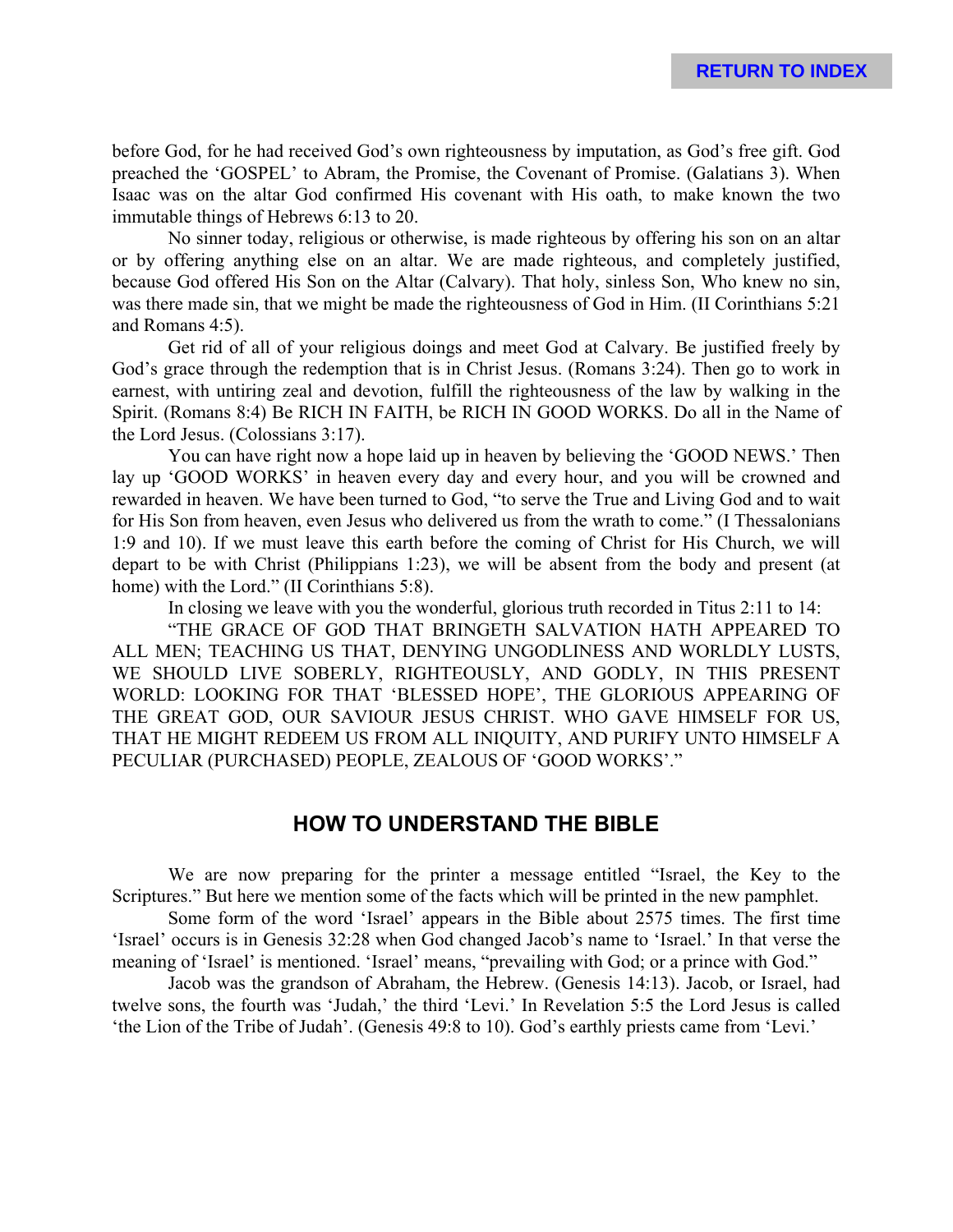More than 300 times God is called in the Bible, "the God of Jacob" or "the God of Israel." More than 100 times we read in the Bible of "the house of Jacob" or "the house of Israel."

Then more than a few times "the house of Israel" was reminded of Israel's slavery in Egypt, as "the house of Bondage." (Deuteronomy 5:6). When Israel passed, at Sinai (about 1500 B. C.), from "not under the law" to "under the law" or "Old Testament," that Law proved to be "The Yoke Of Bondage." (Acts 15:10—Galatians 5:1).

About 900 years after Israel left Egyptian bondage and went under Law' bondage (some weeks thereafter), the King of Babylon with his army besieged Jerusalem, did a work of destruction and took many of the Jews to Babylon. They were then under 'Babylonian' 'bondage'. (II Kings 25—Daniel 2).

At the time their Messiah (Christ) was born of the Virgin, in fulfillment of Isaiah 7:14 and Micah 5:2, the Jews were in 'Bondage' under Rome. (Luke 2:1 to 8).

So the Jews did not tell the truth when they said unto the Lord Jesus, in John 8:33: "we be Abraham's seed, and were never in 'bondage' to any man." Their Messiah came to deliver them from both the 'Roman' 'bondage' (Luke 1:68 to 80), and from the 'Law' 'bondage'. (Galatians 4:4 and 5). Also from the 'sin' 'bondage'. (John 8:34). So Christ said to them, "ye shall know the truth, and the truth shall make you free" (John 8:32), "if the Son therefore shall make you free, ye shall be free indeed." (John 8:36).

# NOTE CHRIST IN THE JEWISH SYNAGOGUE ON THE SABBATH

Concerning Christ, we read in Luke 4:16, "He came to Nazareth where He had been brought up: and as His custom was, He went into the synagogue on the sabbath day (seventh day sabbath), and stood up for to read."

Before we quote Luke 4:18 let us not Matthew 2:6; that Christ was born of the Virgin Mary to be 'Governor' to rule over Israel. In John 1:49 an Israelite in whom was no guile, 'Nathanael' (John 1:47), saluted and worshipped his Messiah in this language, "Rabbi, Thou art the Son of God; Thou art the King of Israel." (John 1:49). Compare this with Isaiah 43:15 and Isaiah 35:4 to 6: "I am the Lord, your Holy One, the Creator of Israel, your King.". . . "Behold your God will come . . . the eyes of the blind shall be opened, and the ears of the deaf shall be unstopped. Then shall the lame man leap as an hart, and the tongue of the dumb sing." Turn to Luke 7:19 to 23 and behold Christ performing these supernatural miracles to prove to Israel that He was the promised 'GOD' of Isaiah 35. (Read Acts 2:22 and 23).

Thirty years before Christ, the Man, was in the Nazareth 'Jewish' synagogue, teaching the Word of God, He was in the arms of a faithful Israelite by the name of Simeon, who said that Christ was "the glory of thy people 'Israel"' and is "set for the 'FALL' and 'RISING AGAIN' of many in Israel." (Luke 2:32 to 34). Christ at the age of eight days had been circumcised, because He came into the world to Israel to be the Minister of the circumcision. (Luke 2:21; Romans 15:8). Later on the Holy Child was brought to Jerusalem to be presented and dedicated, according to the 'Law,' with a pair of turtledoves or two young pigeons. (Luke 2:22 to 24). "And when they had performed all things according to the law of the Lord, they returned to their own city Nazareth." (Luke 2:39).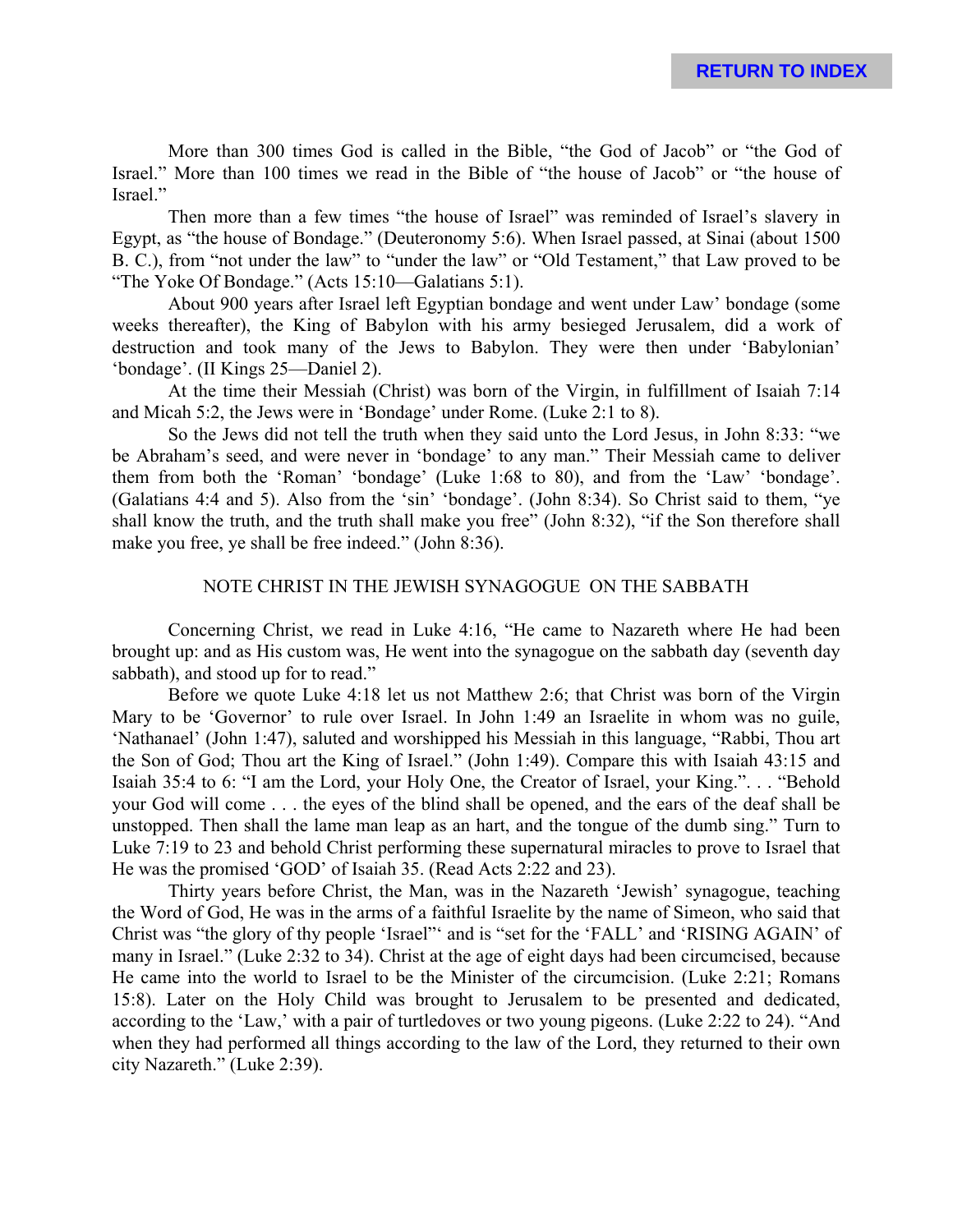There the Messiah was brought up. There it was His custom to attend the Jewish synagogue on the seventh day sabbath. There, according to Luke 4:18, He declared that He had been anointed to preach the gospel to the poor, to heal the broken hearted, to preach deliverance to the captives.

#### HIS OWN RECEIVED HIM NOT

The sad news is related in John 1:11 and John 12:37: "Christ came unto His own and His own received Him not" . . . "Though He had done so many miracles before them, yet they believed not on Him." Isaiah 53 was being fulfilled, "He is despised and rejected of men, a Man of sorrows, and acquainted with grief." (Isaiah 53:3). When Pilate asked them the question, "shall I crucify your 'KING?' "they answered, "we have no king but Caesar."

Then Christ on the cross prayed, "Father forgive them; for they know not what they do." (Luke 23:34). Above the Saviour's cross were written the words, "Jesus the 'KING OF THE JEWS'." (Matthew 27:37).

In John 4:6 to 22 we find the Messiah near Jacob's well talking to a sinful woman. She knew that Israel was expecting their Messiah; for she said, "we know that Messiah cometh, which is called Christ; when He is come He will tell us all things." (John 4:25). Christ revealed to that woman that He was the Messiah or Christ. (John 4:25). Then He added, this important truth, "Salvation is of the Jews." (John 4:22). Compare with Romans 9:4 and 5.

# "SALVATION IS SENT UNTO THE GENTILES" "WE TURN UNTO GENTILES."

When Christ was on earth He instructed His 12 apostles to go to Israel; not to Gentiles. (Matthew 10:5 to 8—Matthew 15:24—Mark 7:27).

After Christ was raised from the dead He showed Himself alive from the dead by many infallible proofs. (Acts 1:3). Last of all, said the apostle Paul, He was seen of me. (I Corinthians 15:8). The resurrected Christ appeared to Paul several times. Christ appeared to Paul in the Jerusalem temple, and said, "I will send thee far hence to the Gentiles." (Acts 22:17 to 21). It is both interesting and noteworthy that the words 'Israel and Jews' are found in the Book of Acts 102 times, whereas the word 'Christian' is found twice only.

We learn in Acts 13:23 that Christ was raised up from God and the Virgin Mary to be Israel's Saviour. We learn in Acts 5:29 to 32 that Christ was raised up from Joseph's tomb to be Israel's Saviour.

In Luke 1:27 to 33 we learn that Christ was raised up from God and the Virgin Mary to sit on David's throne and reign over the House of Jacob. We learn in Acts 2:27 to 33 and Acts 13:34 that Christ was raised from the dead to sit on David's throne and to give Israel 'the sure mercies of David'.

When Israel rejected Christ in resurrection, as well as before His death and resurrection (Luke 19:41 to 45), the Lord's apostles said, "seeing ye put it from you, Lo, we turn to the Gentiles." (Acts 13:45 and 46).